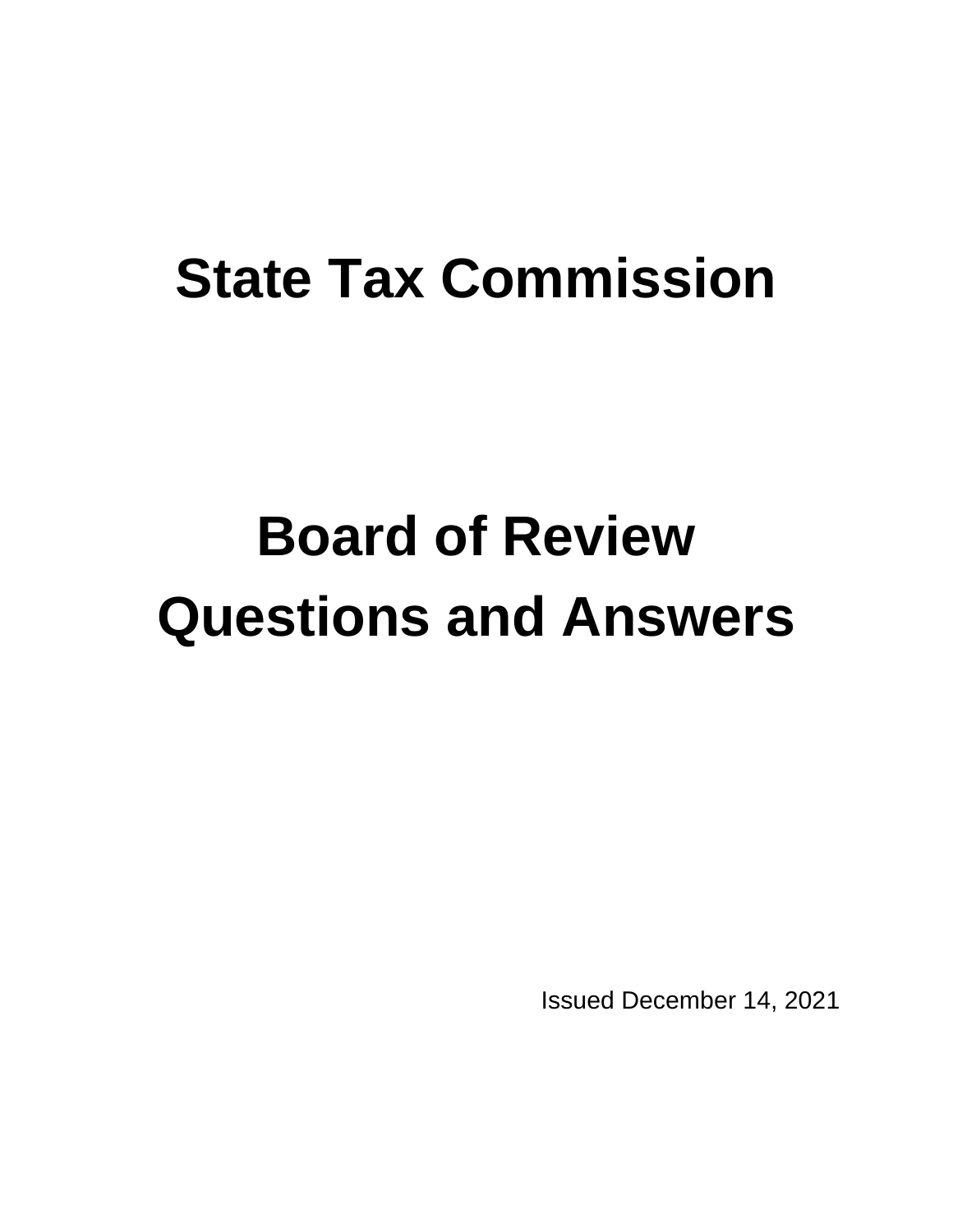# **Table of Contents**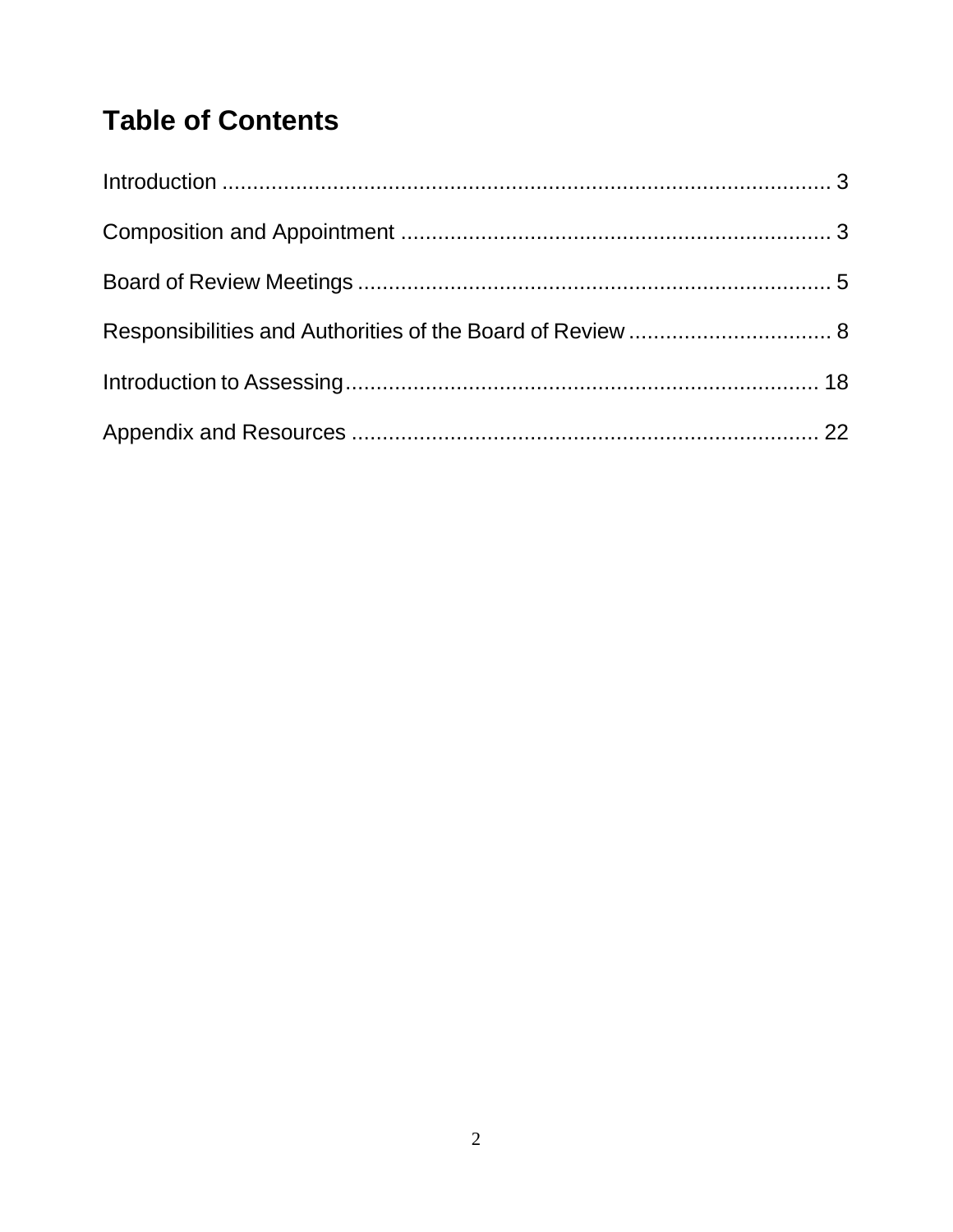# <span id="page-2-0"></span>**Introduction**

This document is designed to provide information regarding Boards of Review including how they are created, what their role and authorities are, and Michigan law that governs them. This document is supplemented by the State Tax Commission annual bulletins on Boards of Review. This additional information is available at [https://www.michigan.gov/statetaxcommission.](https://www.michigan.gov/statetaxcommission)

All questions and answers in this document will refer to townships as this offers a uniform set of standards. In some cases, city charters may affect certain organizational and procedural matters differently.

# <span id="page-2-1"></span>**Composition and Appointment**

## **Who can be a member of a Board of Review?**

Three, six, or nine electors of the township shall be appointed by the township to serve as the Board of Review. If six or nine electors are appointed, they are divided into two individual boards for six electors and three individual boards for nine electors for the purpose of conducting hearings and making decisions.

The size, composition, and manner of appointment of the Board of Review of a city may be prescribed by the city charter.

## **Can a member of the Township Board serve on the Board of Review?**

No. A Township Board member may not serve as a Board of Review member.

## **Can a relative of the assessor serve on the Board of Review?**

No. MCL 211.28 states that a spouse, mother, father, sister, brother, son or daughter including an adopted child, of the assessor is not eligible to serve on the Board of Review or to fill any vacancy on the Board of Review.

## **Do ALL Board of Review members have to be property owners?**

No. At least 2/3 of the members shall be property taxpayers of the township. See MCL 211.28.

## **What terms do Board of Review members serve?**

A Township Board shall appoint members to the Board of Review for terms of two years, with all terms expiring on odd numbered years. All members shall qualify by taking an oath of office within ten days of being appointed. See MCL 211.28.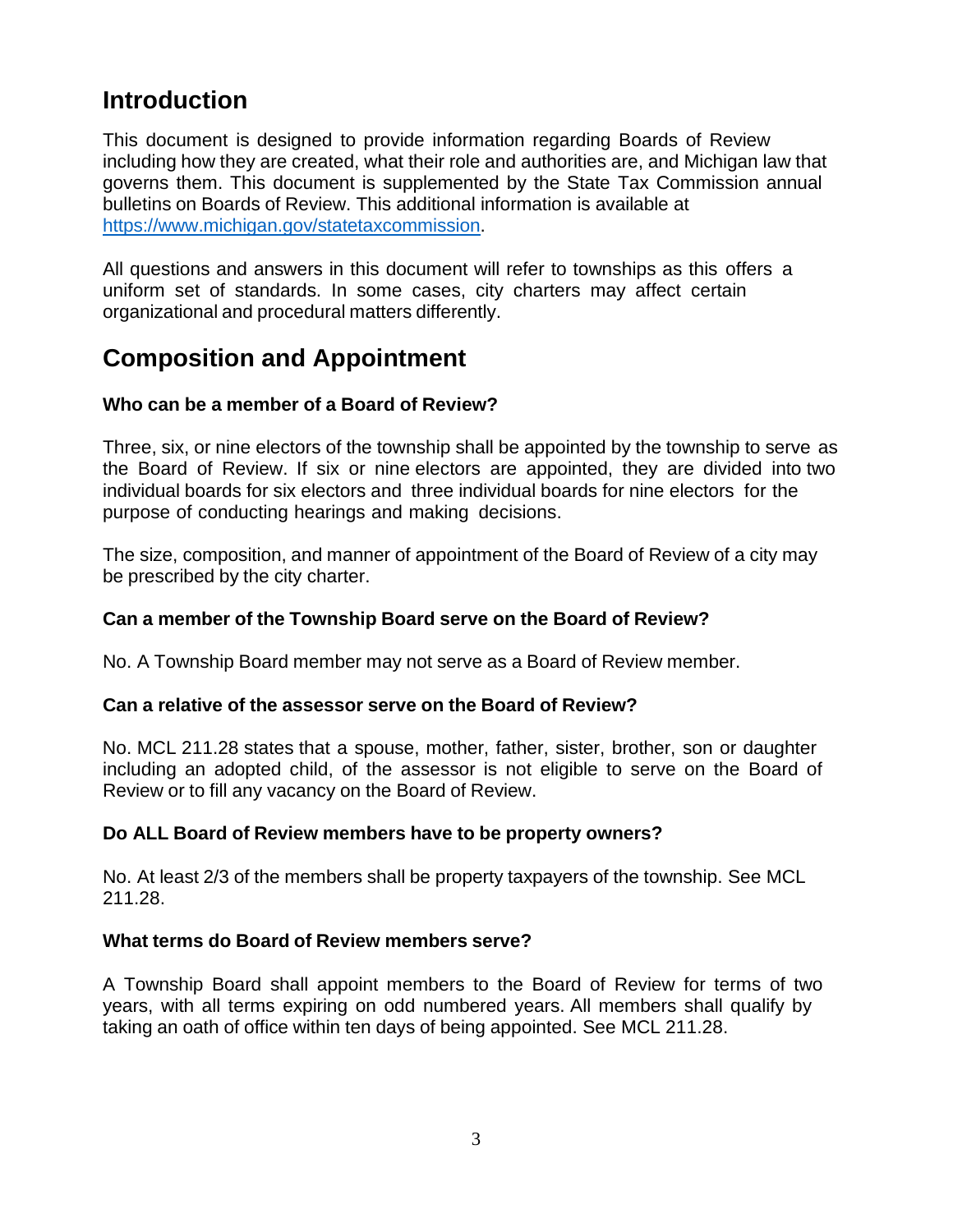## **Do Board of Review members need to receive training?**

Yes. MCL 211.10g requires the State Tax Commission audit to ensure that Board of Review members are participating in training. Beginning in 2022, Board of Review members will be required to complete Board of Review training at least once every two years to meet this audit requirement. This training will be offered by the State Tax Commission, or by outside organizations with State Tax Commission approval and use of State Tax Commission approved materials. Proof of completion and the required Form 5731 should be attached to the Board of Review's Certification of the Assessment Roll and maintained with local unit records.

## **How many Board of Review members make up a quorum?**

"Quorum" means a majority. Two of the three members of a Board of Review must be present to conduct business.

#### **If the local unit appoints more than one Board of Review, can the members move around between the different Boards?**

No. The three member boards originally formed must remain intact. There cannot be a transfer of a member or members to another board.

## **Can the township appoint alternates to the Board of Review?**

Yes. A Township Board may appoint not more than two alternate members for the same terms as regular members of the Board of Review. Each alternate member shall be a property taxpayer of the township. Alternate members shall qualify by taking the oath of office within ten (10) days after appointment. See MCL 211.28.

## **What does an alternate member do?**

An alternate member may be called to perform the duties of a regular member of the Board of Review in the absence of a regular member. An alternate member may also be called to perform the duties of a regular member of the Board of Review for the purpose of reaching a decision in which a regular member has abstained for because of a conflict of interest.

#### **Can anyone be an alternate member?**

No. A member of the Township Board is not eligible to serve as an alternate member or to fill any vacancy. A spouse, mother, father, sister, brother, son, or daughter, including an adopted child, of the assessor is not eligible to serve as an alternate member or to fill any vacancy.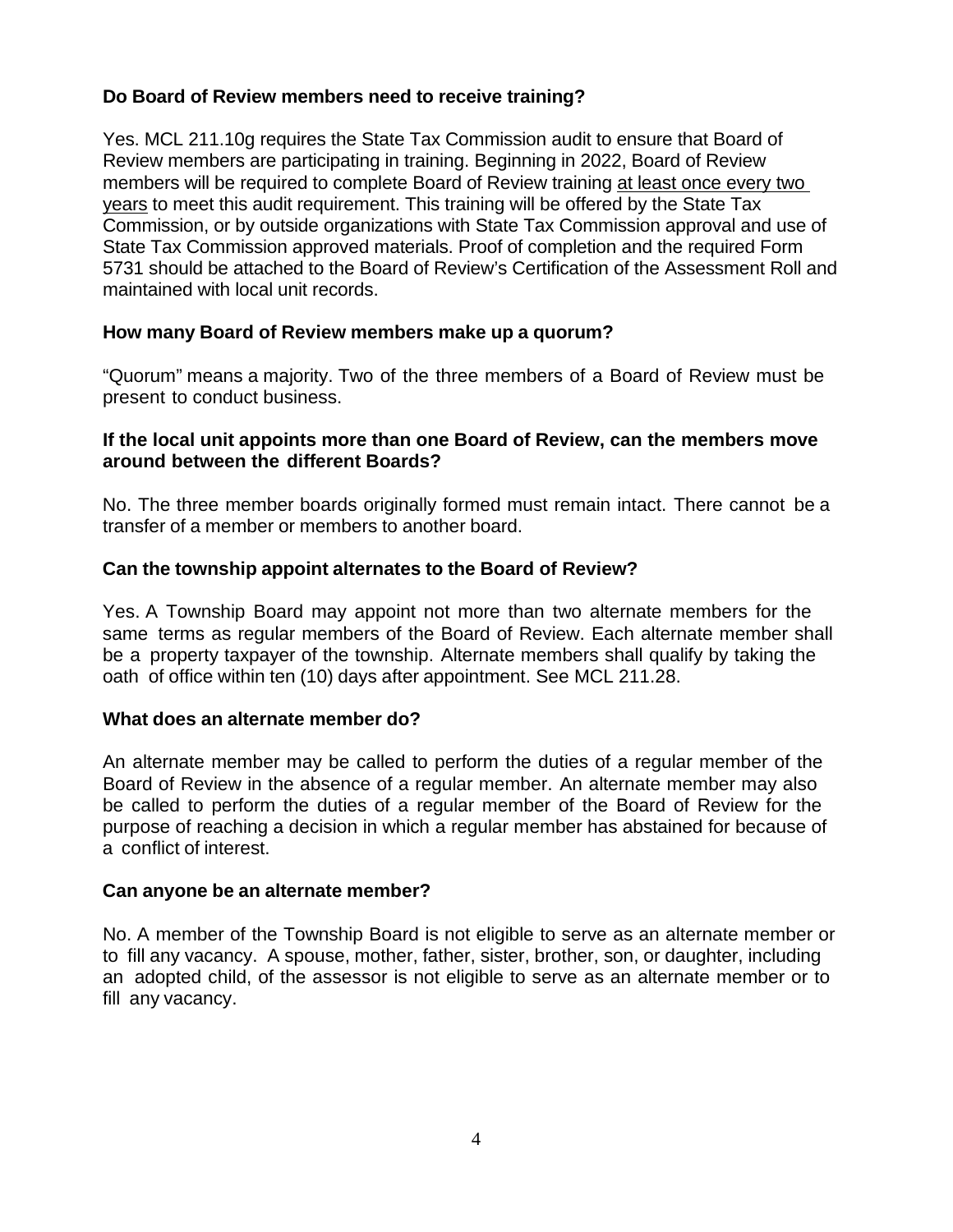# <span id="page-4-0"></span>**Board of Review Meetings**

## **When are Boards of Review required to meet?**

The Board of Review is required to meet in March of each year. If convened, the Board of Review shall also meet in July or December, or both July and December.

## **When does the March Board of Review meet?**

There are two required meetings of the March Board of Review. They shall meet on the Tuesday immediately following the first Monday in March for an organizational meeting. This is the meeting for the Board to "get organized". They should elect a chairperson, discuss how they are going to conduct business, review any statutory or policy changes they should be aware of for the current year and receive any briefings they want from the assessor regarding the assessment roll. The Board of Review will not hear appeals at the organizational meeting.

The Board of Review shall also meet on the second Monday in March for the purpose of hearing taxpayer appeals. The governing body of a Township may authorize an alternative starting date for this meeting, either the Tuesday or the Wednesday following the second Monday in March.

## **Can the March Board of Review make changes without a protest from a taxpayer?**

Yes. The Board of Review may change a value or add a value to the roll by its own motion, provided that the taxpayer whose property has been changed is promptly notified and has an opportunity to be heard at the meeting where the change was made or at a subsequent meeting. The notification must be provided by the best means available.

## **When does the July and December of Review meet?**

The July Board of Review meets on the Tuesday following the third Monday in July. An alternative start date may be approved by resolution of the assessment jurisdiction's governing body but the alternate date must be during the same week.

The December Board of Review meets on the Tuesday following the second Monday in December. An alternative start date may be approved by resolution of the assessment jurisdiction's governing body but it has to be the alternative date must be during this the same week.

## **Are there requirements governing the hours, starting times, etc. for Board of Review meetings?**

Yes. The first session of the March Board of Review must start no earlier than 9 a.m. and no later than 3 p.m. The Board must meet for a minimum of 6 hours that day. The Board must meet a total of at least 12 hours during that first week and at least 3 hours of the required sessions must be after 6 p.m.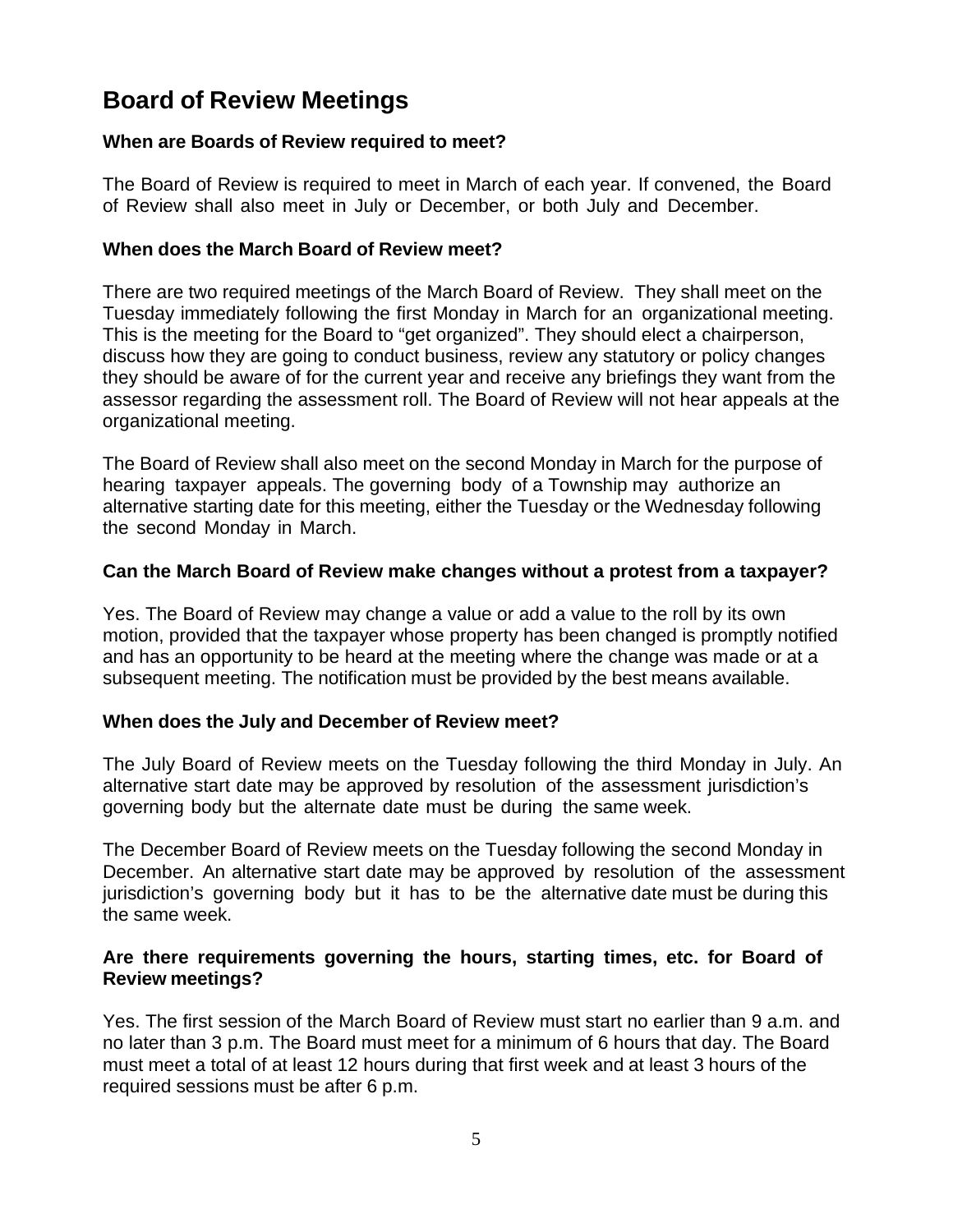The hours for meetings held in July or December may be established by the Board of Review.

## **Can all 12 hours of the March Board of Review be done in one day?**

No. MCL 211.30(3) states that the Board of Review must meet for not less than 6 hours on the first day. The Board of Review "shall also meet for not less than 6 hours during the remainder of that week."

## **Is the Board of Review subject to the Open Meetings Act?**

Yes. The business which the Board of Review may perform must be conducted at an open public meeting and meet all other requirements under the Open Meetings Act (Appendix).

#### **Can the Board of Review meet in private to discuss poverty appeals or other sensitive information?**

No. The Open Meetings Act contains specific reasons for which a public body may meet in closed session. Work of a local Board of Review **does not** meet any of the requirements to go into closed session under the Open Meetings Act.

Information contained in documents provided to Boards of Review that is exempt should be redacted before being provided to the Board.

## **When does the March Board of Review have to complete the roll?**

After the March Board of Review completes its review of the assessment roll, a majority of the Board of Review members must endorse a statement that the roll is the assessment roll of the township for the year in which it was prepared and approved by the Board of Review. MCL 211.30(5).

The review of assessments by the March Board of Review shall be completed on or before the first Monday in April. MCL 211.30a.

## **Does everyone that wants to appeal have to appear in person at the Board of Review meeting?**

No. MCL 211.30 states that a non-resident taxpayer may file a protest in writing and is not required to make a personal appearance.

The governing body of a township or city may, by ordinance or resolution, also permit resident taxpayers to file a protest to the Board of Review in writing without personal appearance. If an ordinance or resolution is adopted to allow residents to file protests in writing, it must be noted in the assessment change notice required by MCL 211.24c and on each notice or publication of the meeting of the Board of Review.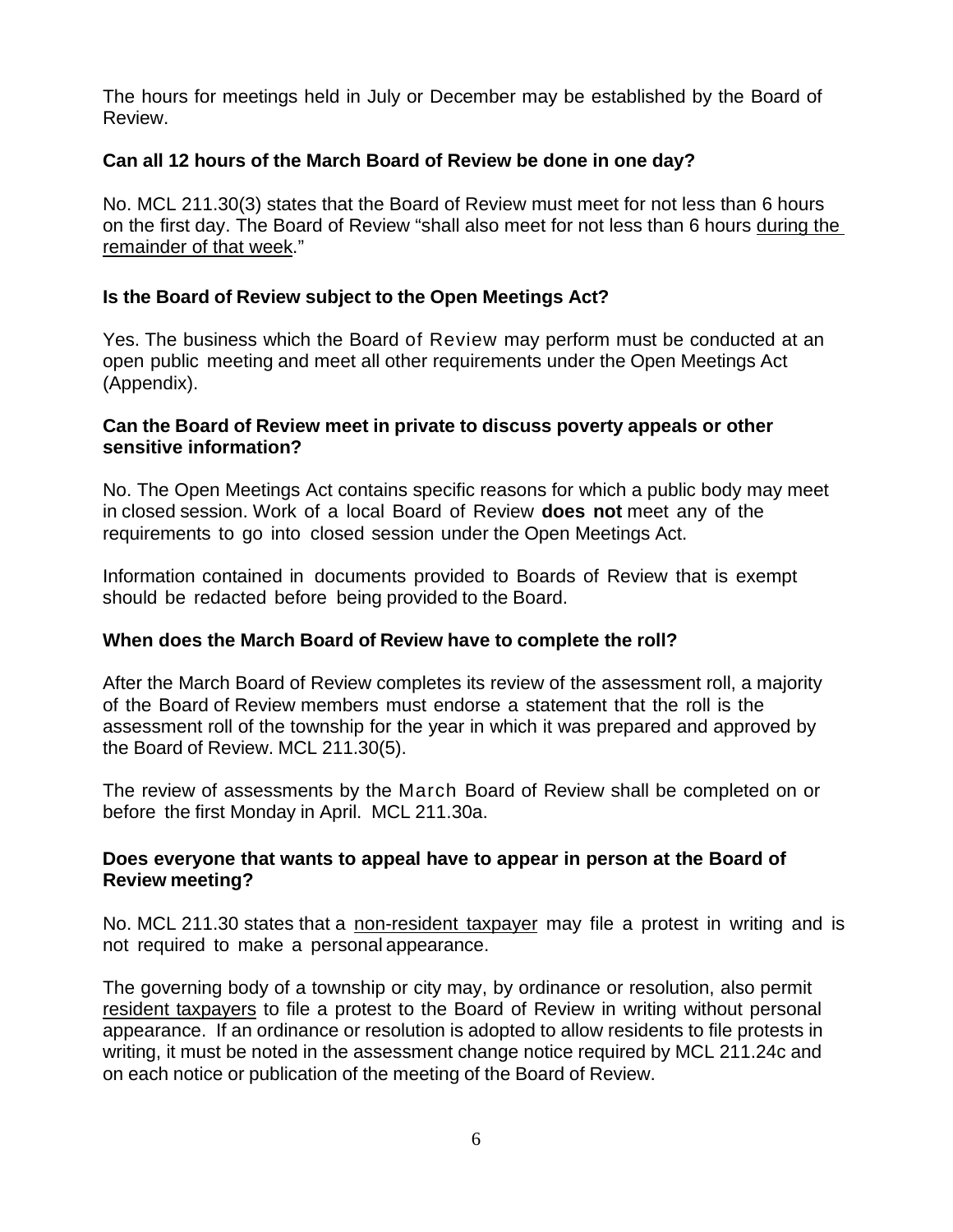## **Is there a requirement for providing notice of the meeting?**

Yes. Notice of the meeting of the March Board of Review shall be given at least one week prior to the meeting in a generally circulated newspaper serving the area in three successive issues. If a newspaper is not available, the notice shall be posted in five conspicuous places in the township. MCL 211.29(6).

There are no specific notice requirements for the July and December Boards, but public bodies must always post meeting notices in accordance with the Open Meetings Act.

#### **Is the Assessor the Secretary of the Board of Review?**

No. The Township Supervisor shall be the Secretary of the Board of Review and keep a record of proceedings and changes made to the roll and file the record with the Township Clerk. If there are multiple Boards conducting hearings or if the Supervisor is absent, the Board must elect a Secretary. MCL 211.33.

#### **Is the Assessor in charge of the Board of Review?**

No. A Board of Review is not the assessor and the assessor is not the Board of Review. Every citizen who appears before the Board of Review is in fact challenging a decision of the assessor and it is the Board of Review's responsibility to make an independent judgment based on the facts and on law.

It may be helpful to have the assessor present to assist the Board of Review with reviewing property information and answering questions.

## **How do taxpayers get notified of Board of Review decisions?**

Every person who makes a request, protest, or application to the March Board of Review must be notified in writing of the Board of Review's action and information regarding the right of further appeal, not later than the first Monday in June.

#### MCL 211.53b states that for the July and December meetings

The board of review shall file an affidavit within 30 days relative to the qualified error with the proper officials and all affected official records shall be corrected. If the qualified error results in an overpayment or underpayment, the rebate, including any interest paid, shall be made to the taxpayer or the taxpayer shall be notified and payment made within 30 days of the notice. A rebate shall be without interest.

If the other changes authorized by statute are made by the July and December meetings of the Board of Review, the taxpayer shall be notified of the change in writing, in the manner prescribed by the statute that authorizes the change.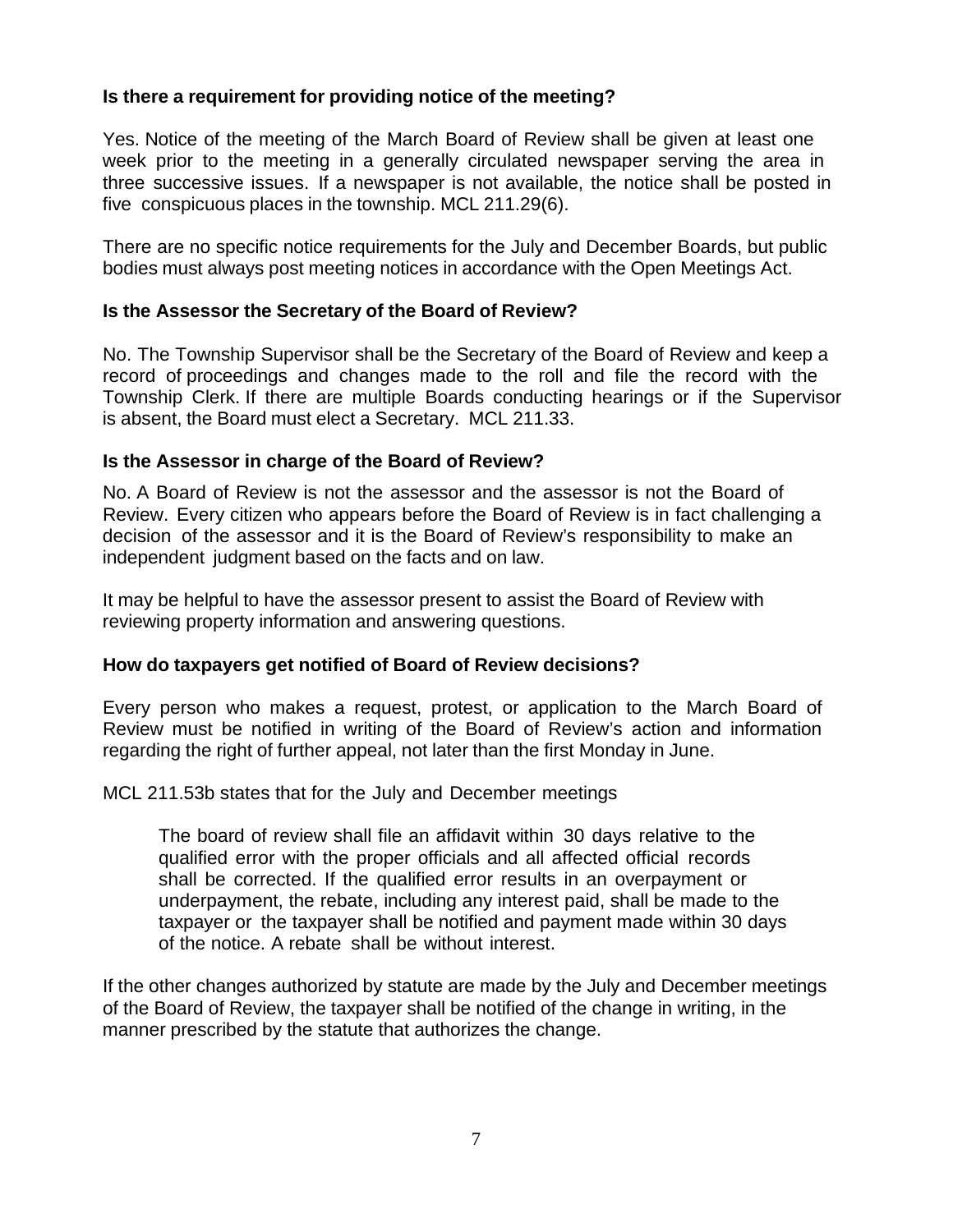# <span id="page-7-0"></span>**Responsibilities and Authorities of the Board of Review**

## **What are the authorities of the March Board of Review?**

The March Board of Review is tasked with looking at the **current year** assessment roll. The March Board does not have authority to go back in time and review prior year matters. The March Board of Review can review the following items:

- 1. Current Year Assessed or Tentative Taxable Value. If the Board of Review changes an Assessed Value, it must also consider whether this change has caused the Tentative Taxable Value to change. This could happen because tentative Taxable Value is the lower of the Assessed Value and the Capped Value.
- 2. Appeal of a denial by the assessor of a timely filed Small Business Taxpayer Exemption (MCL 211.9o, Form 5076). More information on the Small Business Taxpayer Exemption can be found on the STC website in the Assessor Guide to the Small Business Taxpayer Exemption.
- 3. Appeal of a denial by the assessor of a timely filed Eligible Manufacturing Personal Property Exemption (MCL 211.9m, MCL 211.9n, Form 5278). More information can be found in the Assessor Guide to the Eligible Manufacturing Personal Property Tax Exemption and ESA.
- 4. A late filed Small Business Taxpayer Exemption (Form 5076) or Eligible Manufacturing Personal Property Exemption (Form 5278). Taxpayers who miss the filing deadline for either the Small Business Taxpayer Exemption or the Eligible Manufacturing Personal Property Exemption can file directly with the March Board of Review. Taxpayers may file their forms with the March Board of Review if they missed the February 20 deadline. If the taxpayer meets all of the requirements, the March Board of Review should grant the exemption. Late filing with the March Board of Review may require an inperson appearance by the taxpayer or their representative. This is determined by the local unit in accordance with MCL 211.30.
- 5. Property Classification. Boards of Review are required to act upon properly filed classification appeals. Primary in consideration of classification appeals is the requirement that the property be classified according to its current use and that zoning does not dictate classification. For example, a home is located in a commercial district but is used as a full-time residence by the homeowner. Although the highest and best use for the property is a commercial use, the property must be classified according to the current residential use.
- 6. Appeal of a denial by the assessor of a continuation of a qualified agricultural exemption.
- 7. Taxable value corrections due to the incorrect calculation of taxable value. This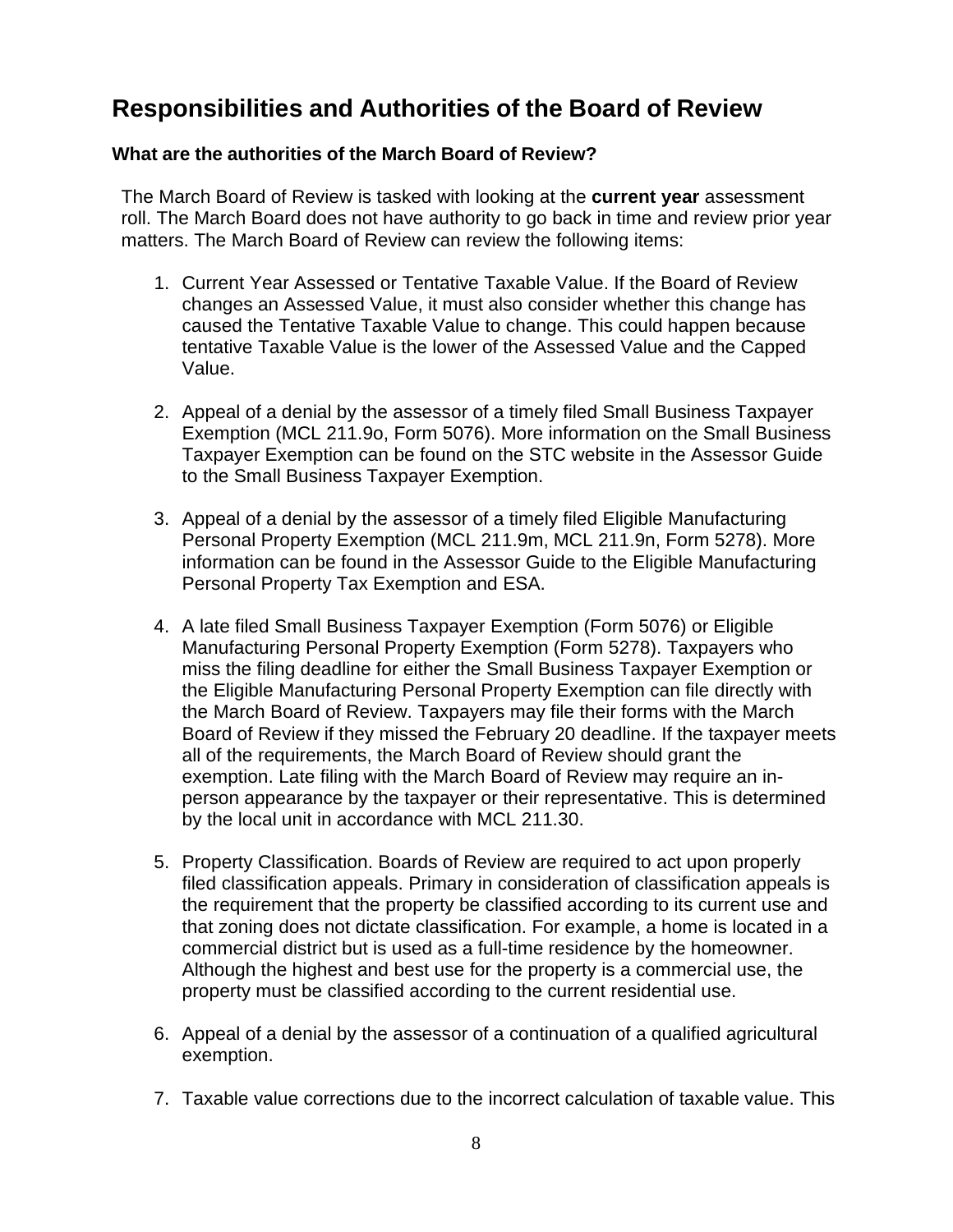may be due to an uncapping issue.

- 8. Disabled Veterans Exemptions. Boards of Review are required to approve disabled veteran exemptions in accordance with statutory requirements. Boards cannot make a determination if an individual is disabled or individually unemployable. Those decisions are made by the Federal Department of Veteran's Affairs. More information on the Disabled Veterans Exemption can be found on the STC website under the Disabled Veterans Exemption Section.
- 9. Poverty Exemptions. The Board or Review must follow the policy and guidelines of the local assessing unit in granting or denying a poverty exemption.
- 10.The land assessment for a property with an Industrial Facilities Tax Roll Certificate. The March Board of Review may adjust the IFT roll assessment of a "New" Industrial Facilities Tax Certificate.

The March Board has **no** authority to do the following:

- 1. The Board of Review cannot act on millage rates or because a tax is too high. Petitioners may raise these issues during an appeal, but the Board has no authority to act.
- 2. A Board of Review cannot make wholesale or across the board adjustments to assessments. A Board of Review must consider each parcel and act upon it individually.
- 3. A Board of Review does not have the authority to make changes to alter, evade or defeat an equalization factor assigned by the county or the state.
- 4. A Board of Review cannot raise or lower the Tentative Taxable Value unless they also raise or lower the Assessed Value and/or the Capped Value. An exception could occur if there was a "transfer of ownership" on a property in the prior year and the assessor had not uncapped the Taxable Value or if the opposite occurred.
- 5. The Board of Review may not reject or prepare an assessment roll but must consider only the assessment roll prepared by the assessor.
- 6. The March Board of Review has no authority to consider or act upon protests or appeals of homeowner's Principal Residence Exemptions. If the assessor denies a homeowner's principal residence exemption, the owner may appeal to the Michigan Tax Tribunal within 35 days after the notice of denial, NOT to the March Board of Review.
- 7. The Board of Review has no authority to alter an IFT assessment where a "Rehabilitation" certificate or a "Replacement" certificate has been issued.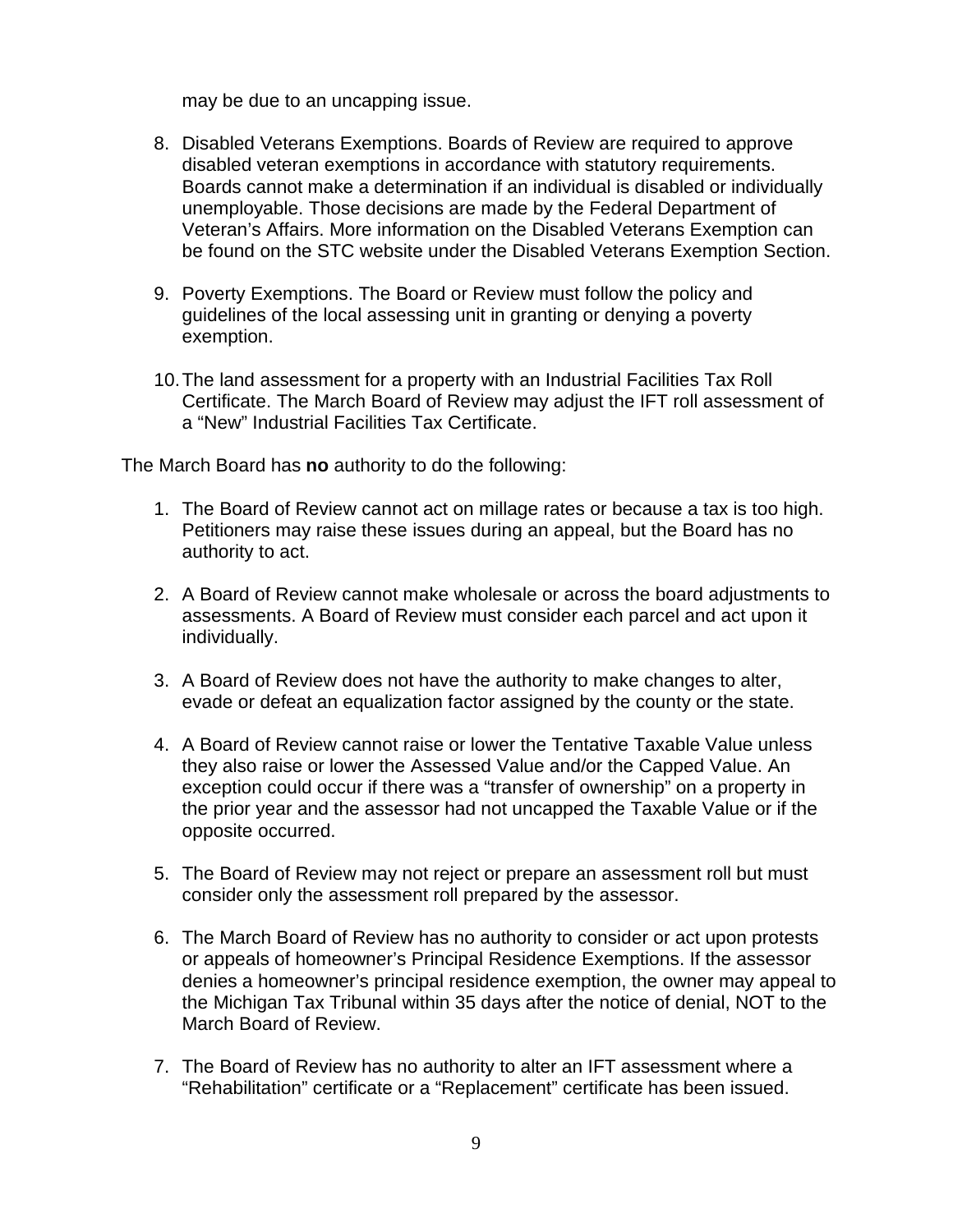- 8. The Board does not have the authority to review the denial of a Qualified Forest Exemption by the Department of Agriculture and Rural Development.
- 9. The Board does not have authority to change the DNR "PILT" roll. This roll is solely under the purview of the State Tax Commission.

## **Do the July and December Boards of Review have different authorities than the March Board of Review?**

Yes. The authorities of the July and December Board of Review are detailed in MCL 211.53b. July and December Board of Review meetings are held to hear appeals of Principal Residence Exemptions, Qualified Agricultural Property Exemption, Poverty Exemptions, Disabled Veterans Exemptions, and Qualified Errors including clerical errors and mutual mistakes of fact. Either the assessor or a taxpayer may petition for consideration. It should be clear that the July and December Boards of Review have no authority over exemption disputes other than they may hear petitions for new exemptions.

## **What are the authorities of the July and December Boards of Review?**

## Jurisdiction over the current year only:

- The July and December Boards of Review may grant a Poverty Exemption, which was not denied by the March Board of Review or in the case of the December Board of Review, which was not denied by either the March or July Board of Review.
- The July and December Boards of Review may review a denial by the Assessor of a Qualified Agricultural Property Exemption for the current year if the exemption was not in existence for the previous year.
- The July and December Boards of Review may grant a Disabled Veteran's Exemption for the current year only, which was not denied by the March Board of Review or in the case of the December Board of Review, which was not denied by either the March or July Board of Review.

## Jurisdiction over the current year, plus the immediately preceding year:

- The July and December Boards of Review may grant of an exemption, at the election of the Taxpayer, for a Qualified Start-Up Business.
- The July and December Boards of Review may correct the omission of a Qualified Forest Exemption that was approved by the Department of Agriculture and Rural Development ion but was mistakenly omitted from the roll, for the current year and the immediately preceding year.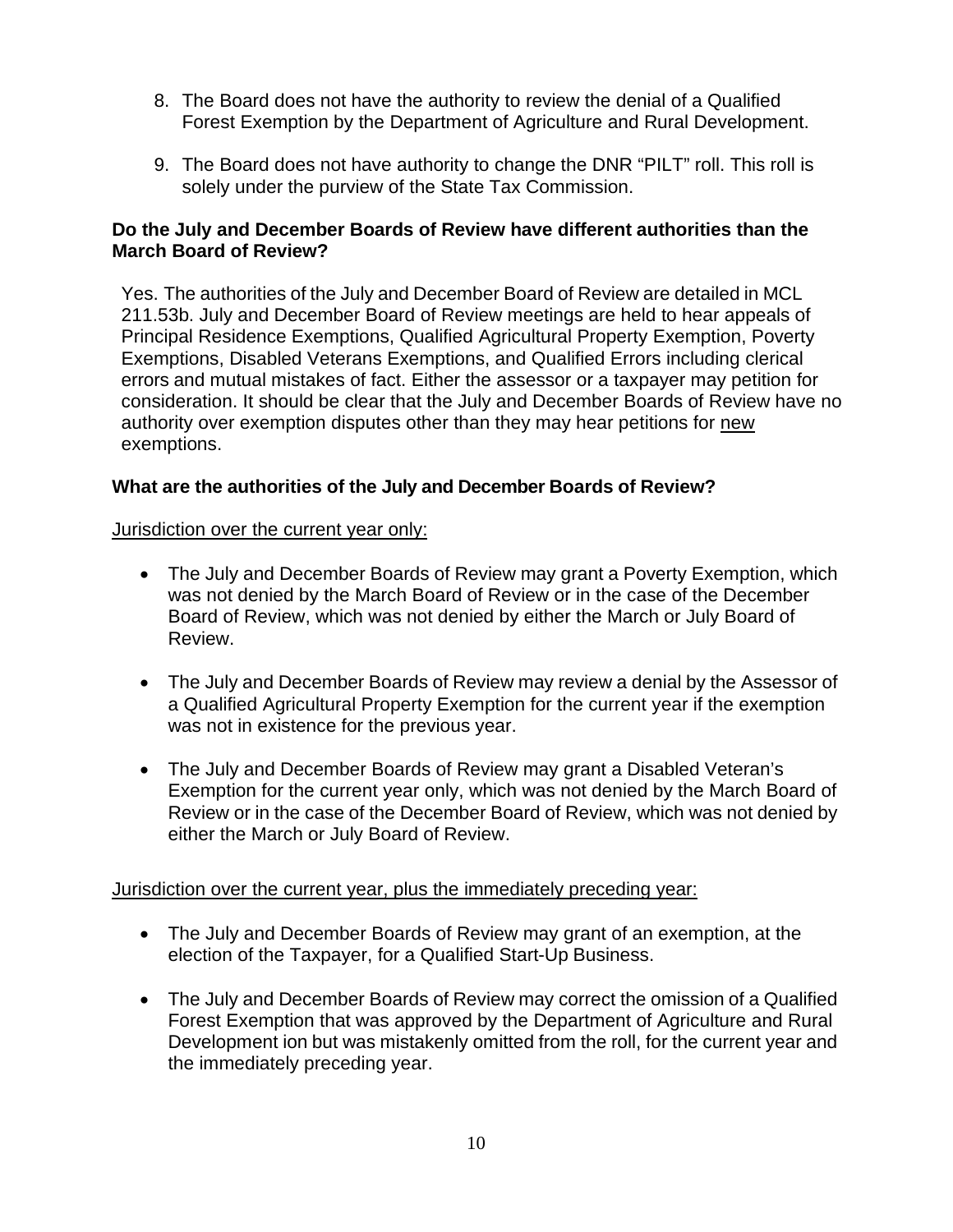- If a property met the requirements to be Qualified Agricultural Property on or before May 1 of the year or years for which the exemption is claimed, and there has not been a previous denial of the exemption for that immediately preceding year, the owner may file an appeal to the July or December Board of Review requesting that the Qualified Agricultural Exemption be granted for the immediately preceding year and/or for the current year.
- The July and December Boards of Review may correct Qualified Errors that have been previously verified by the Assessor:

## Jurisdiction over the current year, plus the three immediately preceding years:

- The July and December Boards of Review may grant a PRE which was not previously denied for the year in question.
- The July and December Boards of Review may re-cap a Taxable Value which was previously uncapped, when the Assessor determines that the previous un-capping was mistaken.

## No Authority:

The July and December Boards have no authority over the following:

- A denial by the March Board of Review of a Poverty Exemption.
- A denial by the Assessor, an auditing county or the Department of Treasury of a Principal Residence Exemption (PRE).
- A denial by the Assessor of the continuation for the current year of a Qualified Agricultural Property Exemption where the exemption was in existence for the previous year.
- The July and December Boards of Review cannot review the classification determinations made by the Assessor and/or by the March Board of Review.
- The July and December Boards of Review cannot consider changes in valuation (true cash value) which are not caused by the correction of a qualified error.
- The July and December Boards of Review cannot recap a Taxable Value where a purchaser of Qualified Agricultural Property files a late Affidavit (after the close of the March Board in the year of the transfer).
- The July and December Boards of Review cannot approve an exemption, for Eligible Manufacturing Personal Property **or** for the Small Business Taxpayer Exemption.
- The March, July and December Boards of Review may not consider any aspect of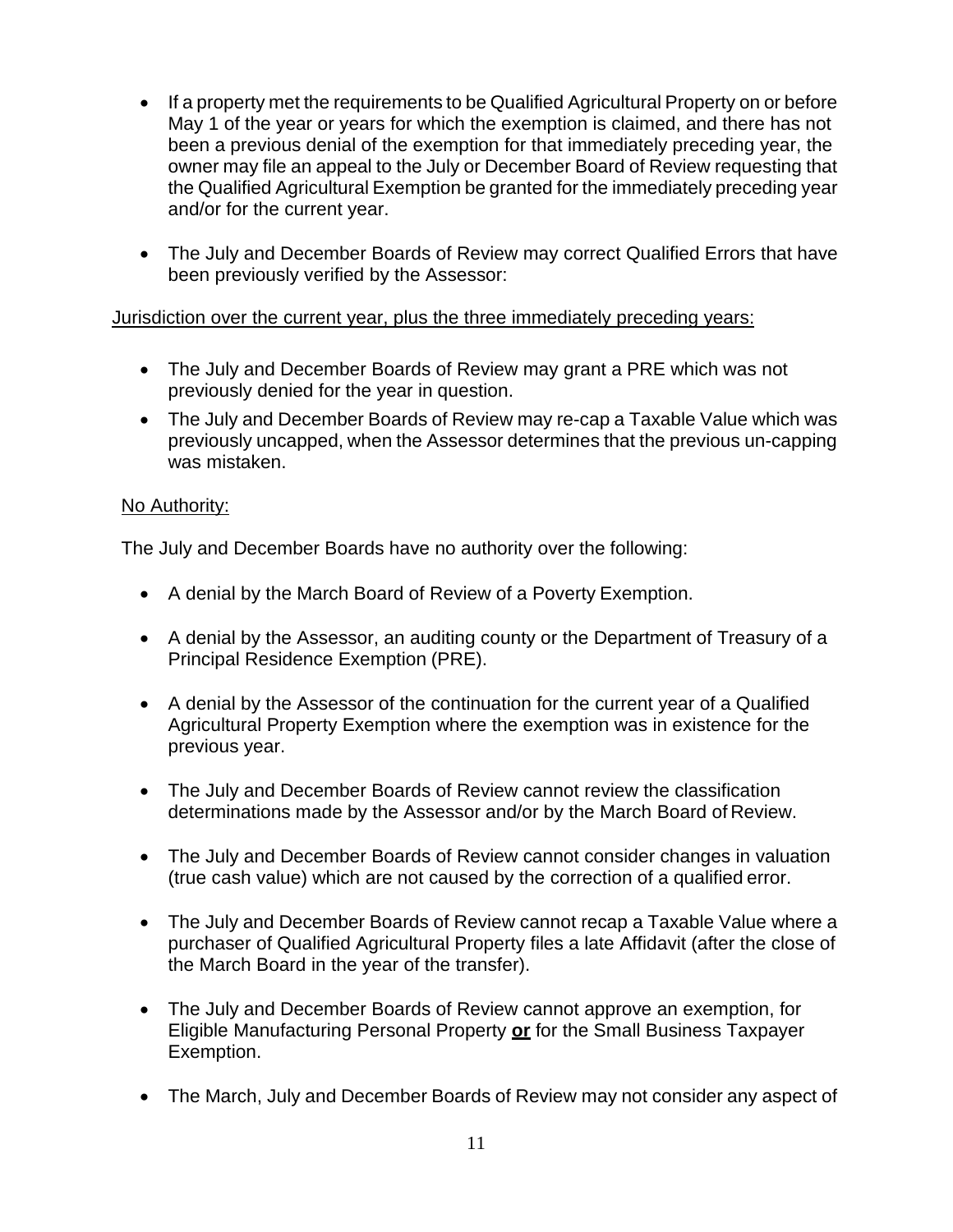a delayed uncapping of Taxable Value.

- The July and December Boards of Review cannot approve an Eligible Development Property exemption for any tax billing date prior to the date of the filing of Form 5033.
- The July and December Boards of Review cannot approve a Poverty Exemption or a Disabled Veteran's exemption for any year prior to the current year. There is a qualified error provision for two special circumstances for the Disabled Veterans exemption that may grant that exemption for the current year plus one prior year.
- The July and December Boards of Review cannot reconsider any matter which was previously decided by a Board of Review.
- The July and December Boards of Review cannot review a denial by the Department of Agriculture and Rural Development of a Qualified Forest Exemption.

## **What is a qualified error?**

Qualified errors are defined in MCL 211.53b as:

- A clerical error relative to the correct assessment figures, the rate of taxation, or the mathematical computation relating to the assessing of taxes.
- A mutual mistake of fact.
- An adjustment under section 27a(4) taxable value or an exemption under section 7hh(3)(b)– qualified start-up business exemption.
- An error of measurement or calculation of the physical dimensions or components of the real property being assessed.
- An error of omission or inclusion of a part of the real property being assessed.
- An error regarding the correct taxable status of the real property being assessed.
- An error made by the taxpayer in preparing the statement of assessable personal property under section 19.
- An error made in the denial of a claim of exemption for personal property under section 9o.
- An issue beyond the control of a disabled veteran or his or her unremarried surviving spouse that **causes a denial** of an exemption under section 7b. An issue beyond the control of a disabled veteran or his or her unremarried surviving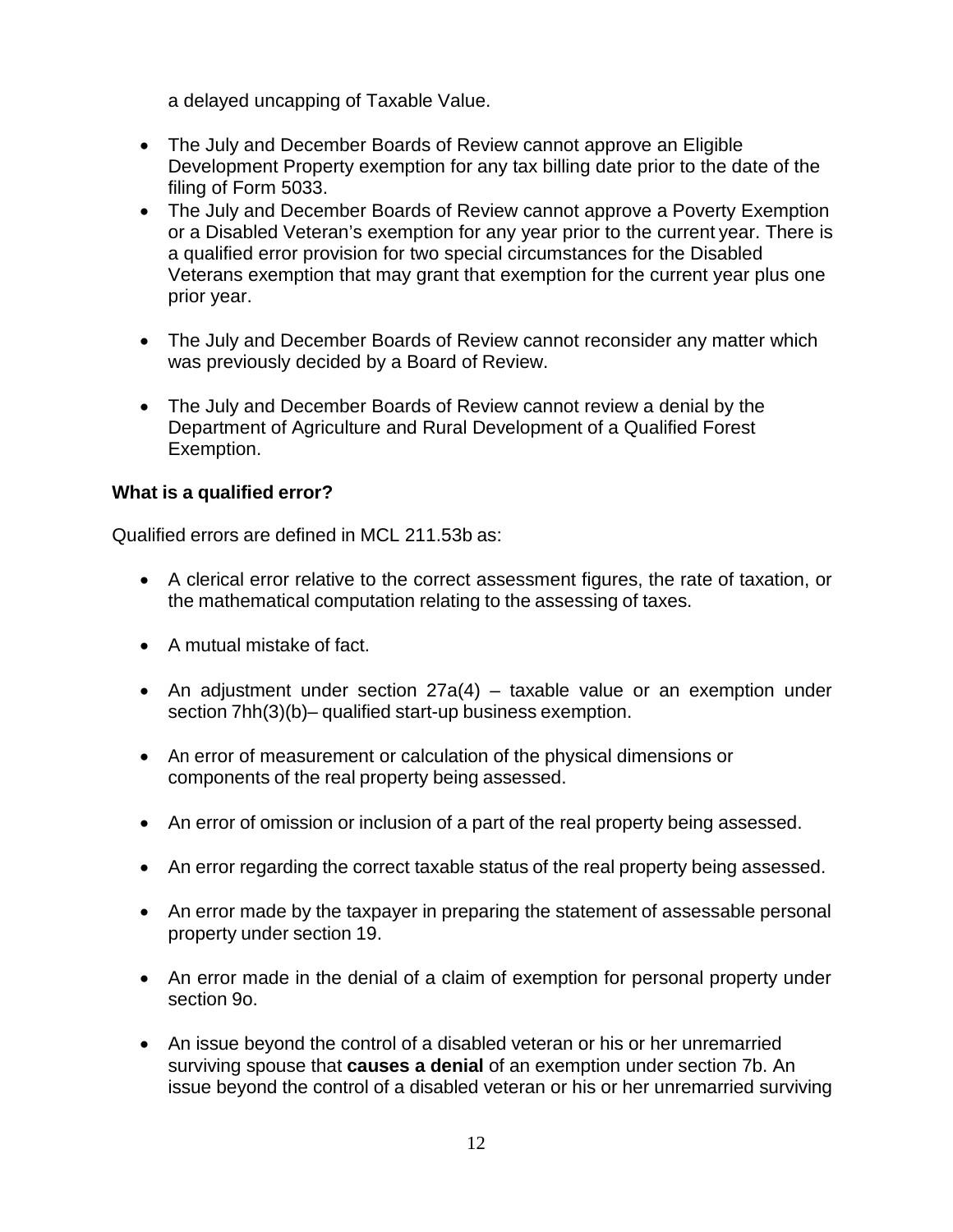spouse means an error made by the local tax collecting unit in the processing of a timely filed exemption affidavit or a delay in the determination by the United States Department of Veterans Affairs that a veteran is permanently and totally disabled as a result of military service and entitled to veterans' benefits at the 100% rate.

See Bulletin 20 of 2020 for more information on qualified errors.

## **What is the definition of a clerical error?**

Clerical Error was defined by the Court of Appeals *in International Place Apartments v Ypsilanti Township* 216 Mich App 104; 548 NW2d 668 (1996), as "an error of a transpositional, typographical, or mathematical nature." July and December Boards of Review are not allowed to revalue or reappraise property when the reason for the action is that the assessor did not originally consider all relevant information.

## **What is the definition of a mutual mistake of fact?**

Mutual Mistake of Fact was defined by the Court of Appeals in *Ford Motor Co v City of Woodhaven*, 475 Mich 425; 716 NW2d 247 (2006) as "an erroneous belief, which is shared and relied on by both parties, about a material fact that affects the substance of the transaction." This definition was clarified by the Michigan Supreme Court in *Briggs Tax Service, LLC v Detroit Public Schools*, 485 Mich 69; 780 NW2d 753 (2010). The Michigan Supreme Court indicated that to qualify, the "mutual mistake of fact" must be one that occurs only between the assessor and the taxpayer.

## **Do the July and December Boards of Review have any authority to grant an Eligible Manufacturing Personal Property (EMPP) Exemption?**

No. Failure to properly claim the EMPP exemption pursuant to the statutory requirements is not a qualified error under MCL 211.53b. A taxpayer who filed a personal property tax statement, Form 632, cannot appeal to the July or December Boards of Review.

#### **Do the July and December Boards of Review have the authority to grant an EMPP Exemption when the assessor misplaced or failed to process a timely filed Form 5278?**

No. The July and December Boards of Review have no authority over EMPP exemptions in MCL 211.9m or MCL 211.9n. If an assessor misplaces or missed a timely filed Form 5278, that **is not** considered a clerical error or a mutual mistake and cannot be considered by the July or December Boards of Review.

## **What are the authorities of the Board of Review related to property classification?**

A person or entity may petition the **March** Board of Review regarding the classification of property. July or December Boards cannot change classification.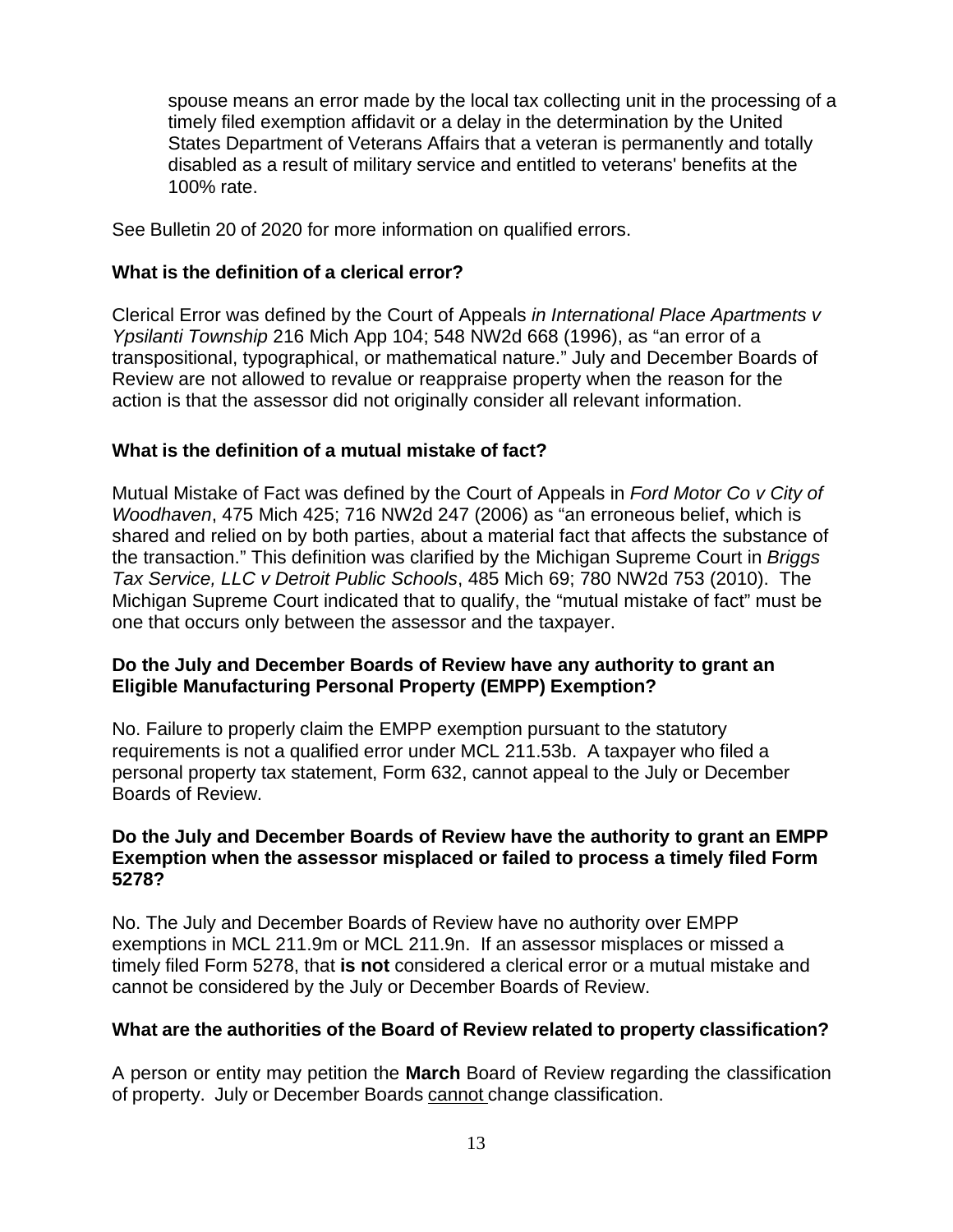When considering the petition, it is necessary to remember that the zoning of a particular property does not dictate the classification of a property for assessment purposes. It may, however, be an influencing factor.

The notice of denial of a classification appeal must include STC Form 2167. This form used to appeal a classification decision by the Board of Review to the State Tax Commission.

See the State Tax Commission Property Classification Q&A for more information.

## **What are the Board of Review's Authorities related to Assessed Value?**

Property must be assessed at 50% of True Cash Value and the Assessed Value must be uniform with the assessments of other similar properties.

According to the Michigan Supreme Court, a Board of Review may NOT make wholesale or across the board adjustments to assessments. A Board of Review must consider each parcel and act upon it individually. A Board of Review DOES NOT have the authority to make changes to alter, evade or defeat an equalization factor assigned by the county or the state.

If the Board of Review changes an Assessed Value, it must also consider whether this change has caused the Tentative Taxable Value to change. This could happen because Tentative Taxable Value is the lower of the Assessed Value and the Capped Value. Also, changing the assessed value of items added to or removed from the property will likely cause a change in Taxable Value.

## **What are the Board of Review's Authorities related to Taxable Value?**

The law requires that the assessment roll must show the Tentative Taxable Value for each parcel of property. Once the Capped Value and the Assessed Value are properly calculated, the Tentative Taxable Value is the lower of the two (assuming there has not been a "transfer of ownership" on the property).

A Board of Review cannot raise or lower the Tentative Taxable Value, unless they also raise or lower the Assessed Value and/or the Capped Value. An exception could occur if there was a "transfer of ownership" on a property in the prior year and the assessor had not uncapped the Taxable Value, if the opposite occurred, or if the taxable value was not calculated in the manner required by the General Property Tax Act in a previous year.

## **Can the Board of Review reject the roll prepared by the Assessor and prepare its own roll?**

No. The Board of Review may not reject or prepare an assessment roll but must consider only the assessment roll prepared by the assessor. If a Board of Review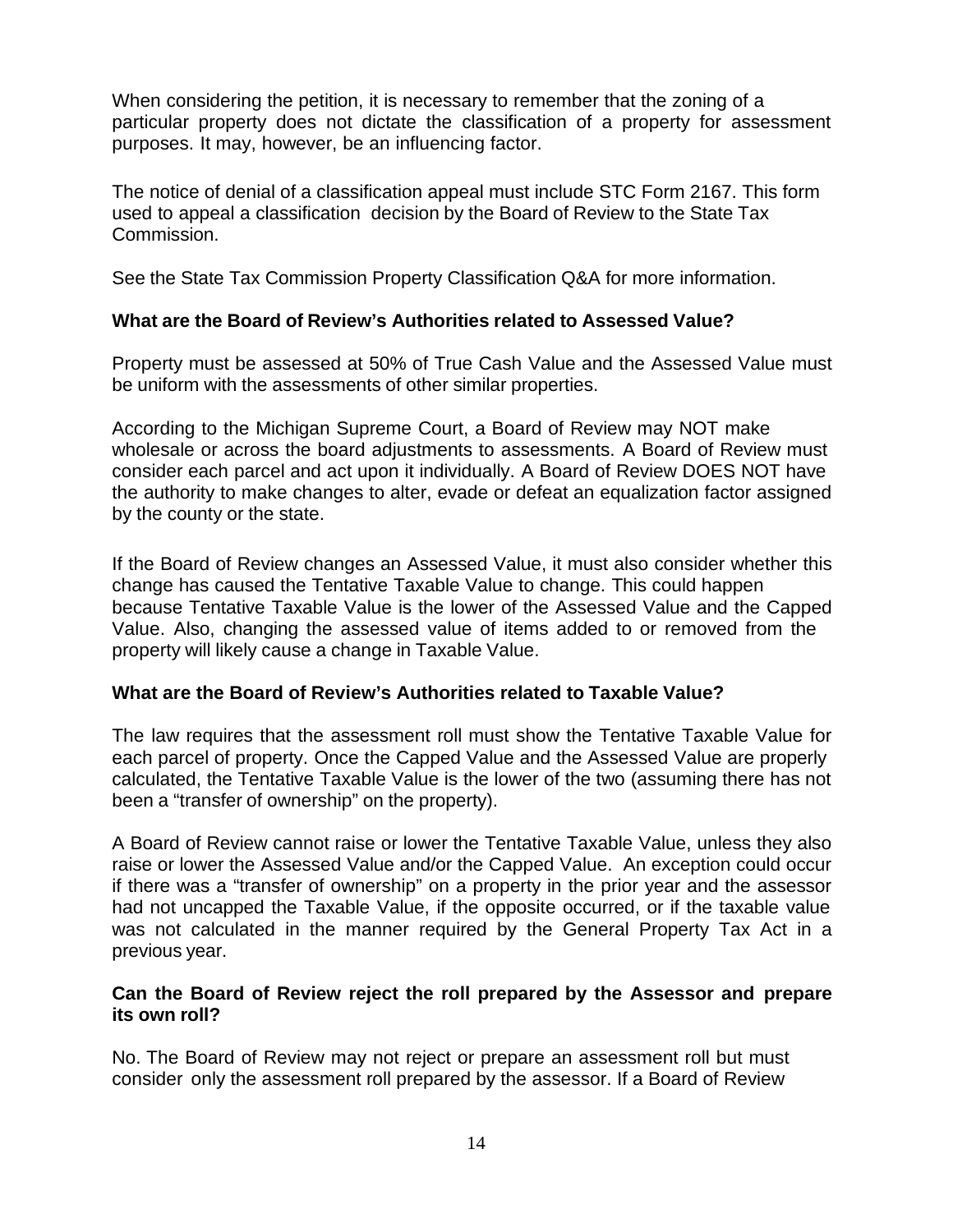believes there are significant problems with the roll presented by the assessor they should contact the State Tax Commission.

## **What is the Board of Review's authority over Property Tax Exemptions?**

Property tax exemptions are to be granted only according to authorizing provisions of the law. Generally, it holds true that the Courts require a narrow interpretation of exemptions. To qualify for an exemption, a property must have the qualifications required by the specific authorizing statute.

## **What is a Principal Residence Exemption?**

A Principal Residence Exemption (PRE) exempts a residence from the tax levied by a local school district for school operating purposes up to 18 mills. MCL 211.7cc and 211.7dd address PRE claims. To qualify for a PRE, a person must be a Michigan resident who owns and occupies the property as a principal residence.

See the Department of Treasury Principal Residence Exemption Guidelines for more information.

## **Does the Board of Review have any authority over Principal Residence Exemptions?**

The **March** Board of Review has no authority to consider or act upon protests or appeals of principal residence exemptions. If the assessor denies a principal residence exemption, the owner may appeal to the Michigan Tax Tribunal within 35 days after the notice of denial, NOT to the March Board of Review.

The July and December Boards of Review do have authority to grant a principal residence exemption for the current year and up to three prior years, if the exemption was not previously on the roll. Appeals from these decisions are also made within 35 days to the Michigan Tax Tribunal.

## **What are the Board of Review's Authorities over Poverty Exemptions?**

Poverty exemptions may be heard at either the March, July or December Boards of Review. However, once a poverty exemption is considered by a Board of Review, it may not be reconsidered by a later BOR in the same year. For instance, if a poverty exemption is denied at the July Board of Review, it may not be reconsidered at the December Board of Review, even if new information is presented. The Board of Review is required to follow the policy and guidelines adopted by the governing body of the local unit. The Board of Review **cannot** deviate from these adopted policies and guidelines.

See Bulletin 3 of 2021 for more information on the poverty exemption.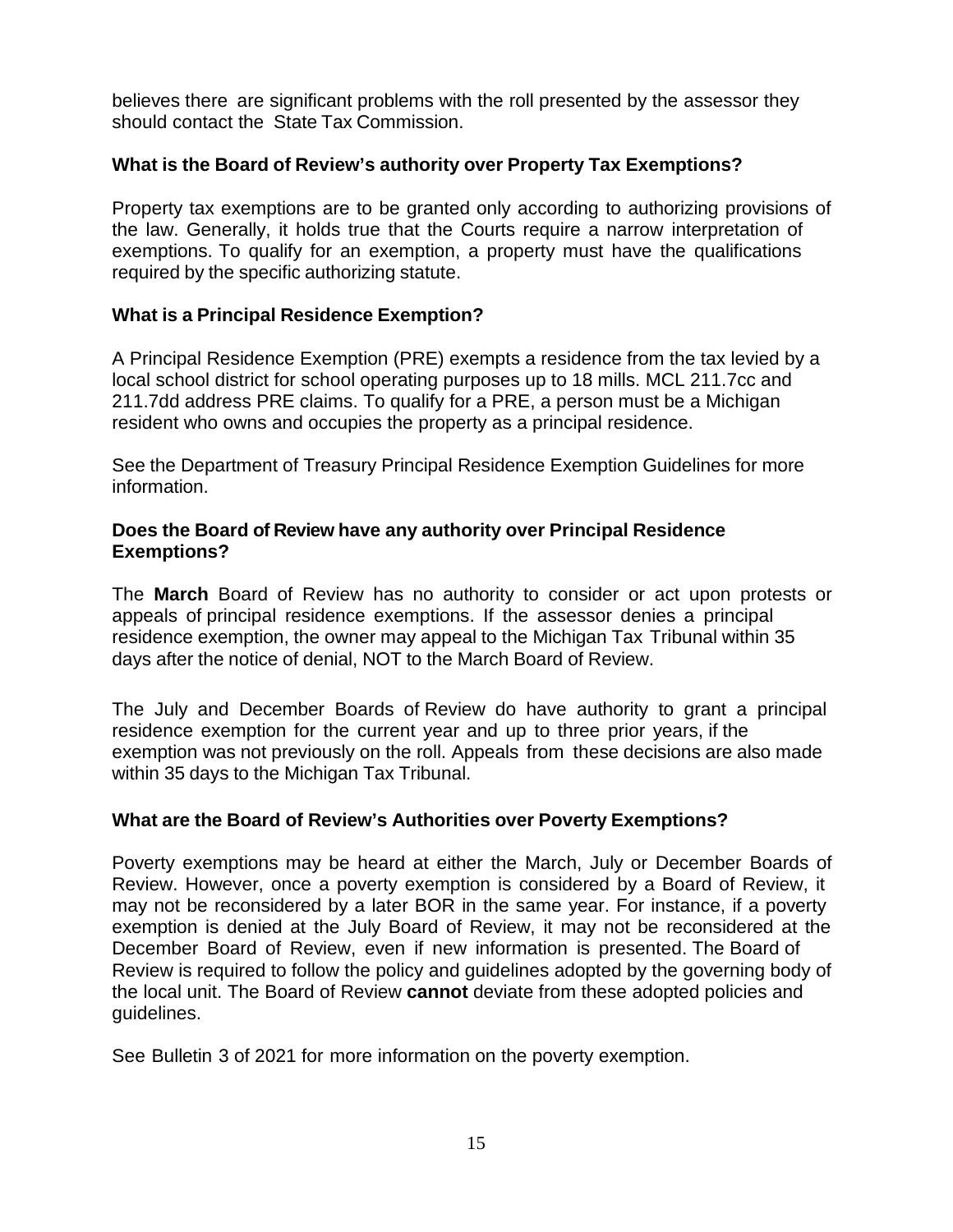#### **Does the Board of Review have any authority related to Qualified Agricultural Property Exemptions?**

Yes. The **March** Board of Review has authority to consider and act on protests for the current year regarding the assessor's discontinuance of the immediately preceding year's Qualified Agricultural Exemption.

If an assessor believes that a property for which a qualified agricultural property exemption has been granted in the prior year will not be qualified agricultural property in the current tax year, the assessor may deny or modify the exemption. The assessor must notify the owner in writing and mail the notice to the owner not less than fourteen (14) days before the second meeting of the March Board of Review. A taxpayer may then appeal the assessor's determination to the March Board of Review.

Properties that meet the requirements of the qualified agricultural property exemption as of May 1 of the current tax year shall be exempted by the assessor from the 18 mills starting with the current year tax bills. If the assessor denies a current year exemption because the property does not qualify as of May 1, the owner may appeal that denial to the July or December Board of Review.

See the State Tax Commission Qualified Agricultural Property Exemption Guidelines for more information.

## **What are the authorities of the Board of Review related to Industrial Facilities Exemption (IFE) Certificates?**

The **March** Board of Review may adjust the property's land assessment on the ad valorem roll; land is not exempted by an IFE. The March Board of Review may adjust the IFE Roll assessment of a "New" Industrial Facilities Exemption Certificate.

The IFE Roll assessment of a property with a "Rehabilitation" certificate or "Replacement" certificate CANNOT have its assessment altered by a March Board of Review during the life of the certificate.

Additional information regarding IFE is available at: [www.michigan.gov/propertytaxexemptions.](http://www.michigan.gov/propertytaxexemptions)

#### **Does the Board of Review have authority to make changes for assessments in Downtown Development Authorities, Tax Increment Finance Authorities, and Local Development Finance Authorities?**

Yes. There are no separate assessment rolls for these authorities.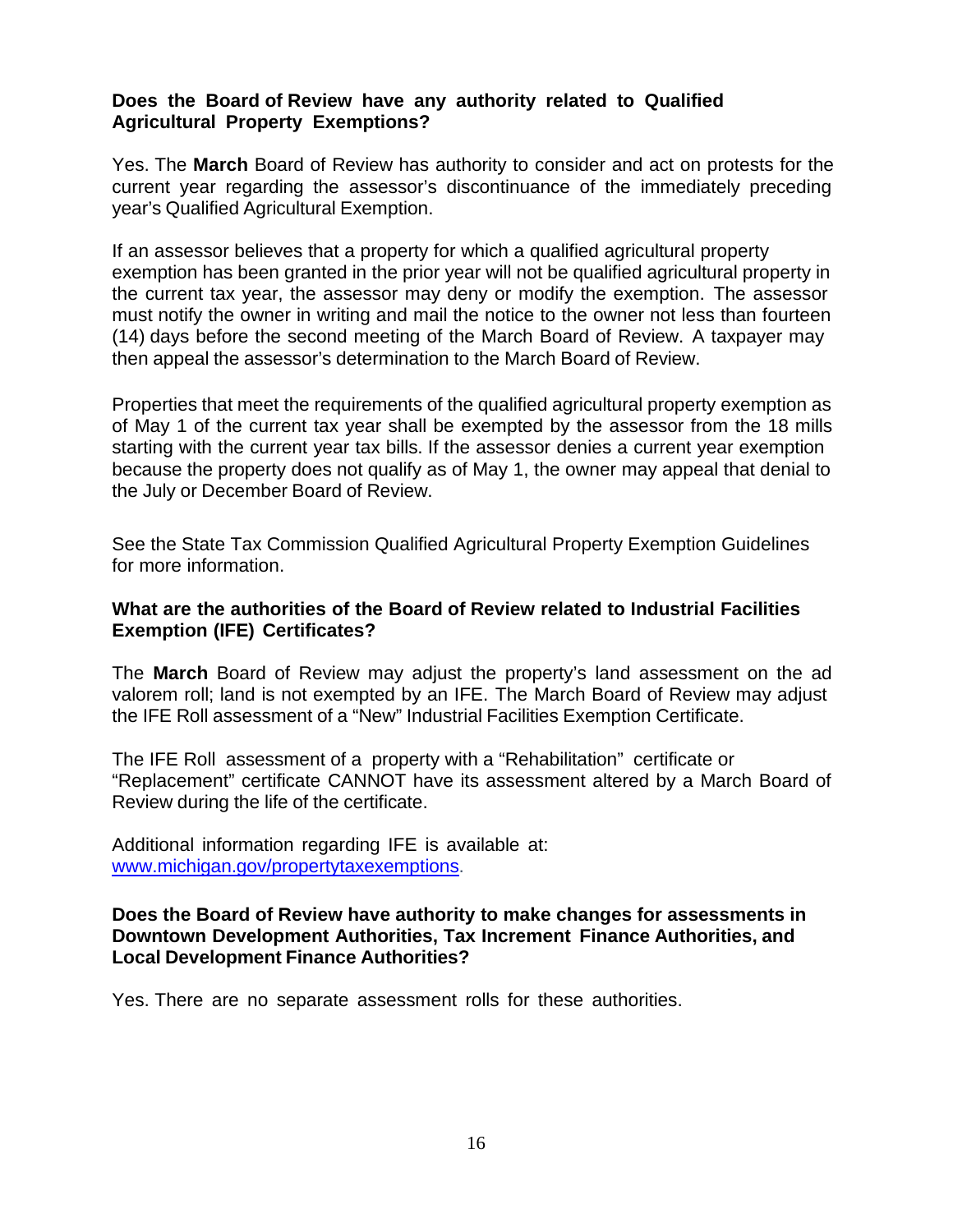#### **Does the Board of Review need to keep documentation of why changes were made to the roll?**

Yes. The State Tax Commission requires that all Boards of Review maintain appropriate documentation of their decisions including minutes, a copy of the Form 4035, and a copy of the Form 4035a whenever the Board of Review makes a change that causes the taxable value to change. The Form 4035 must include a detailed reason why the Board of Review made their determination.

## **What changes made by the Board of Review require Form 4035a?**

The following are changes which could cause taxable value to change and require a 4035a:

- 1. A change in the amount of a LOSS (used in the Capped Value formula).
- 2. A change in the amount of an ADDITION (used in the Capped Value formula).
- 3. A change in the amount of the current year Assessed Value.
- 4. The correction of a Taxable Value where the previous year's taxable value failed to comply with the requirements of the General Property Tax Act, arising from the failure uncap a Taxable Value or to recognize a capped value ADDITION or a capped value LOSS in a prior assessment year.

## **What is required to be included in the minutes of the Board of Review?**

- 1. Date, time, and place of meetings.
- 2. Members present and members absent and notation of any correspondence received.
- 3. A log should be kept that identifies the hearing date, the petition number, the petitioner's name, the parcel number, type of appearance, type of appeal and action of the Board of Review.
- 4. Actual hours in session should be recorded daily, and time of daily adjournments recorded. Date and time of closing of the final March Board of Review session should be recorded.

#### **Who keeps the minutes and documentation?**

The secretary of the Board of Review is required to keep the minutes. Minutes and documentation must be filed with the Clerk of the local unit of government. MCL 211.33.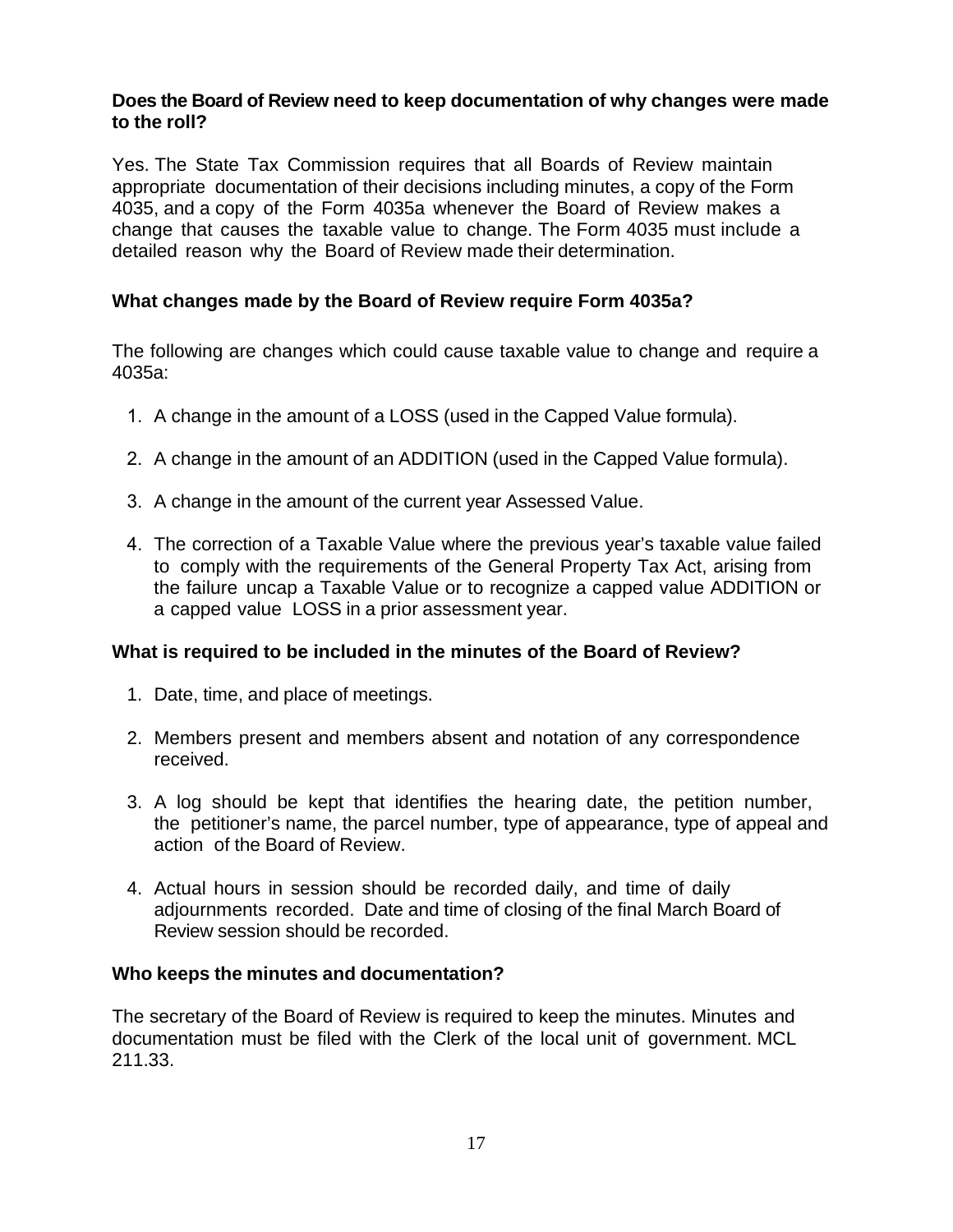## **When a Board of Review makes a change to value is that change permanent?**

No. MCL 211.30c requires that when the March Board of Review ( or the Michigan Tax Tribunal) reduces the Assessed Value or Taxable Value of a property that reduced amount must be used by the assessor as the basis for calculating the assessment in the immediately succeeding year. "Basis" does not mean that the immediately succeeding year value must be set at exactly the same value as the Board of Review or Tax Tribunal determination from the prior year. It may be necessary for the assessor to provide an explanation of how the basis was considered when calculating the following year assessment.

# <span id="page-17-0"></span>**Introduction to Assessing**

It is the responsibility of the assessor to assess property in accordance with the law and accepted practices. The Board of Review hears petitions that challenge a decision of the assessor and it is the Board of Review's responsibility to make an independent judgment based on the facts and on law.

This section is intended to provide only an introduction to assessing, answering very basic questions a member of a Board of Review might encounter. The assessor will be able to provide examples and offer greater detail than is provided here and should be consulted if the Board has questions regarding their authorities, statute, or questions regarding a specific property.

## **What is True Cash Value?**

True Cash Value (TCV) is defined in the General Property Tax Act as "the usual selling price at the place where the property to which the term is applied is at the time of assessment, being the price that could be obtained for the property at private sale, and not at auction sale except as otherwise provided in this section, or at forced sale."

## **What is Assessed Value?**

Assessed Value (AV) is 50% of a parcel's TCV.

Michigan law requires that all property be uniformly assessed at 50% of the usual selling price, or the True Cash Value.

## **What is State Equalized Value?**

State Equalized Value (SEV) is the AV after State Equalization is completed. Usually, equalization multipliers are 1.0000 and when they are, AV and SEV are equal.

## **What is Taxable Value?**

Taxable Value (TV) is the lower of a parcel's SEV or capped value. Under Michigan law, TV cannot increase annually by more than 5% or the rate of inflation, whichever is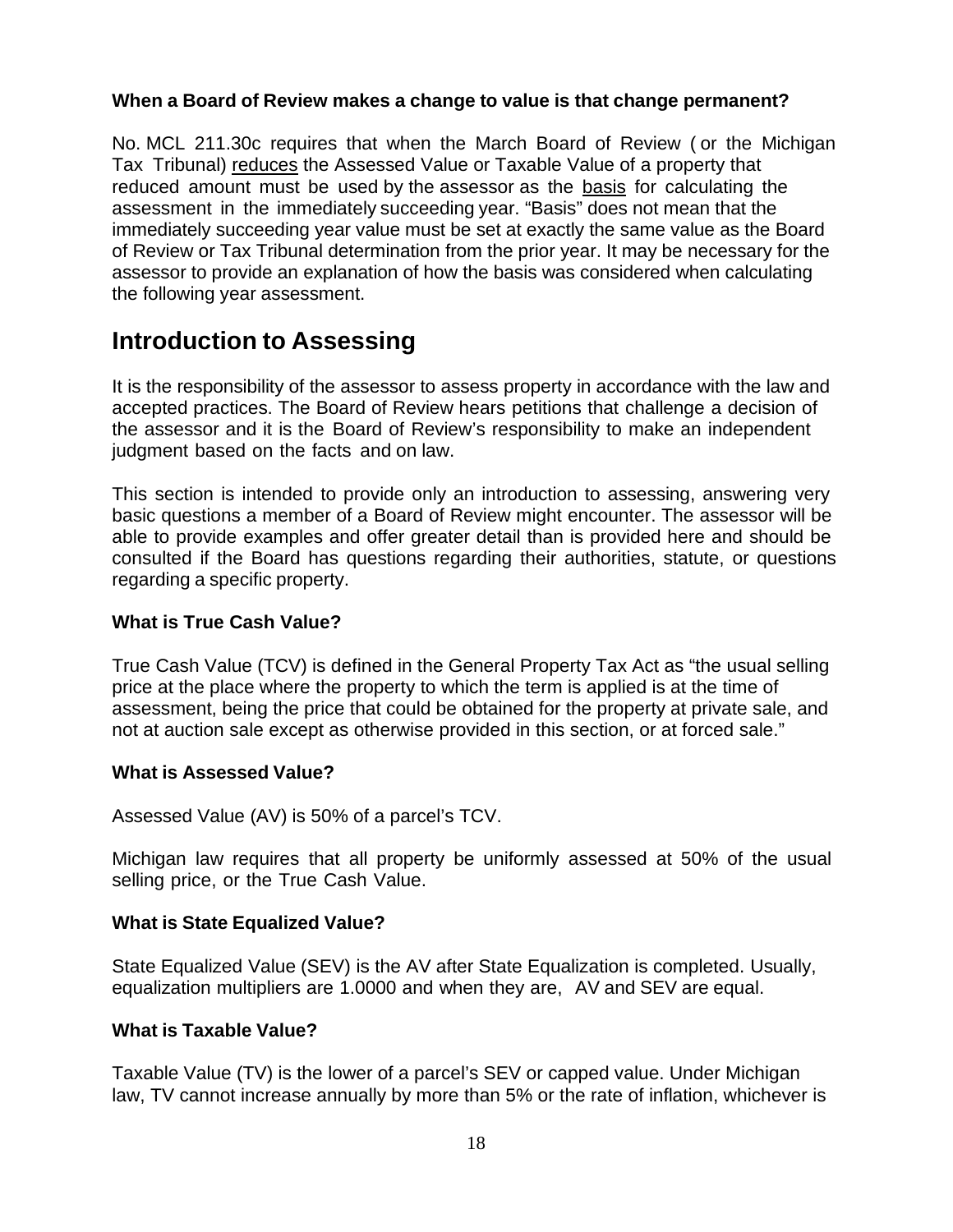lower, except that the TV can be increased when something new is added (additions) or if the assessor discovers there is omitted property. TV can also "uncap" which means it increases equal to the SEV in the year following a transfer of ownership. TV can never be higher than SEV, but it can be lower.

#### **What is Capped Value?**

Capped Value is calculated by adjusting the prior year value of the property by any additions or losses and multiplying by the inflation rate multiplier (IRM). The IRM is calculated based on statute and cannot be greater than 1.05.

The Capped Value formula is: (Prior Year Taxable Value – Losses) X (IRM) + Additions.

## **What is the Inflation Rate Multiplier and how is it calculated?**

*Inflation Rate* is defined as the ratio of the general price level for the state fiscal year ending in the calendar year immediately preceding the current year divided by the general price level for the state fiscal year ending in the calendar year before the year immediately preceding the current year.

*General Price* is the annual average of the 12 monthly values for the United States consumer price index for all urban consumers as defined and officially reported by the United States Department of Labor, Bureau of Labor Statistics.

#### **Does the Board of Review have any authority over Capped Values?**

If correct figures have been used in the Capped Value formula for the prior year Taxable Value and for the current Inflation Rate Multiplier, the Board of Review cannot make a change that results in a different Capped Value of the property.

The Board of Review may change the amount of the Losses and Additions used in the Capped Value formula, if they determine they are improper. Only factual information should be used to amend the Losses or Additions in the Capped Value formula.

The Michigan Supreme Court ruled in *WPW Acquisition Company v City of Troy* (Case No. 118750) that an increase in value attributable to an increase in a property's occupancy rate is NOT a legal addition in the Capped Value formula.

## **What is Uncapping?**

When a property transfers ownership as defined by law, the property's taxable value uncaps the following year. A property on which a "Transfer of Ownership" occurred shall have its taxable value uncapped the following year. For example, a property that transferred in 2021 will have the 2022 taxable value "uncapped" to equal its 2022 SEV.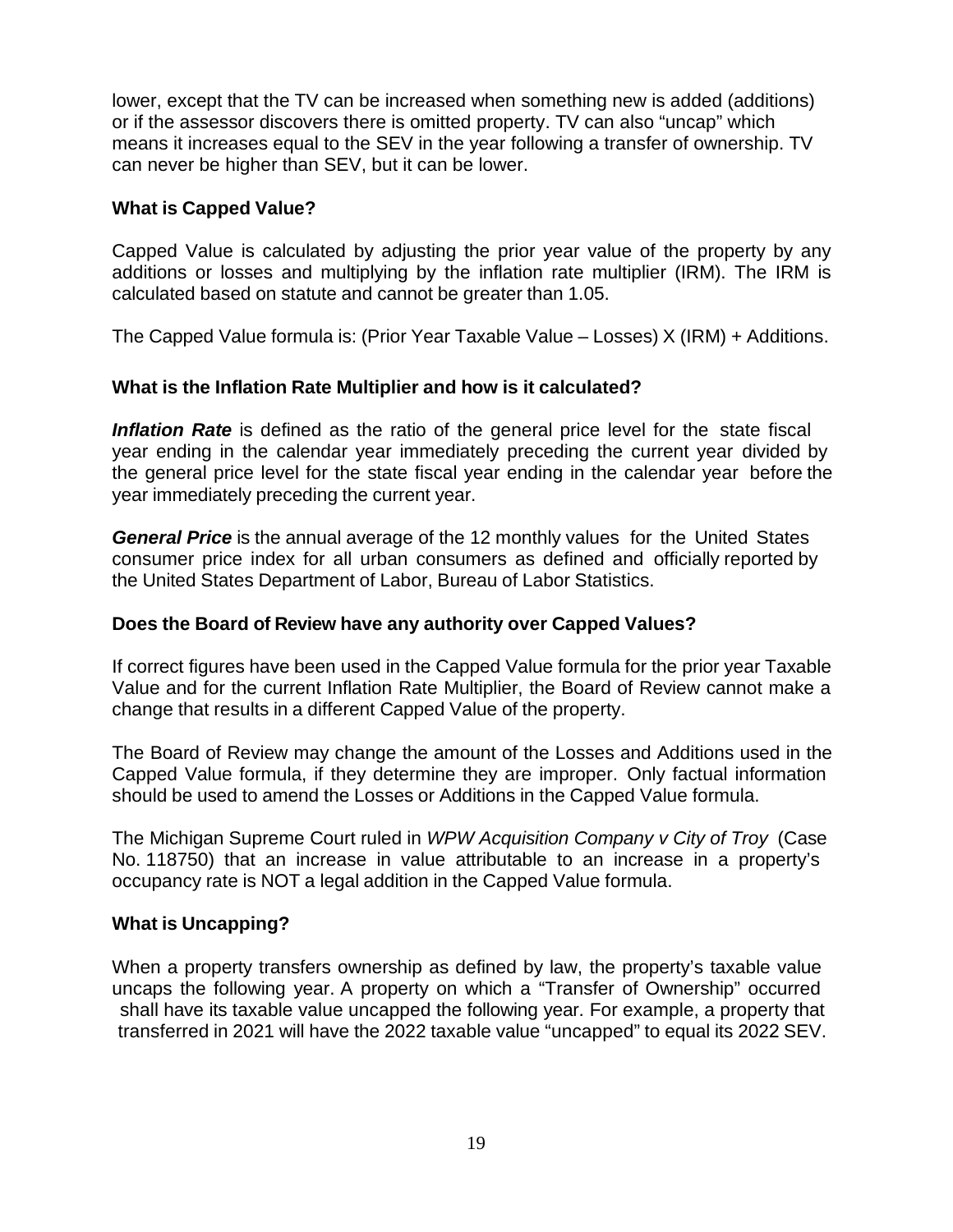## **What are the authorities of the Board of Review over Transfers of Ownership and Uncapping?**

The assessor is required by law to review all of the transfers and conveyances that occurred in the prior year and determine which of these transfers and conveyances are "Transfers of Ownership".

The determination by the assessor that a particular transfer or conveyance is a "Transfer of Ownership" and that the property's taxable value should be uncapped is subject to review by the March Board of Review either on the Board's own initiative or at the request of a property owner.

The July or December Board of Review has the authority to correct the taxable value of property which was previously uncapped if the assessor later determines there had NOT been a transfer of ownership of that property. This authority applies to the current year and the 3 immediately preceding years.

See the State Tax Commission Transfer of Ownership Guidelines for more information.

## **Can the assessor set the true cash value at the sales price of the property?**

No. This practice is illegal in Michigan. An individual sale price IS NOT the same as true cash value (similar to market value) of the property due to a variety of reasons, such as; an uninformed buyer, an uninformed seller, insufficient marketing time, buyer and seller are relatives, and other reasons.

MCL 211.27(6) states: "the purchase price paid in a transfer of property is not the presumptive true cash value of the property transferred. In determining the true cash value of transferred property, an assessing officer shall assess that property using the same valuation method used to value all other property of that same classification in the assessing jurisdiction."

Setting the true cash value at the sales price is referred to as "following sales". "Following sales" is the practice of ignoring the assessment of properties, which have not recently been sold while making significant changes to the assessments of properties, which have been sold. The practice of following sales results in assessments that are not uniform.

#### **We get a lot of complaints that taxes are going up when markets are going down and/or people can't sell their homes for the value on the assessment roll. How should we address these issues?**

County Equalization Studies are prepared by Equalization Departments and submitted annually by the Equalization Department to the State Tax Commission on or before December 31. These studies help adjust the level of assessed values for changes in local markets. One year or 12-month studies may be used where there is evidence of a declining real estate market. The simple fact that a person cannot sell their home for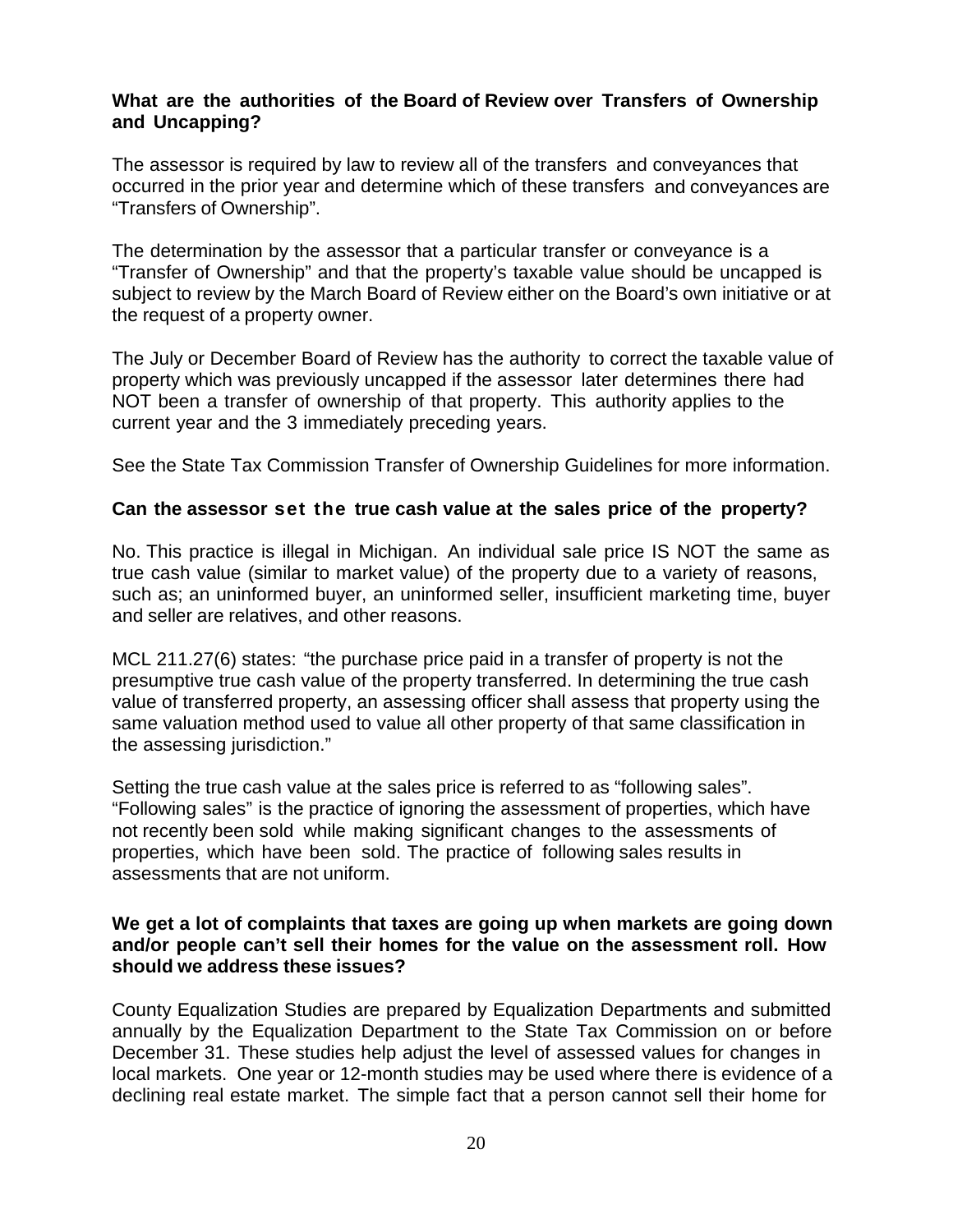the value on the roll does not make the value on the roll incorrect.

Because of the taxable value cap, there may be a gap between assessed value and taxable value. Therefore, the assessed value of a home may decrease while taxable value and the taxes increase.

#### **Example:**

Last year a home had a true cash value of \$200,000, SEV of \$100,000 and a taxable value of \$80,000. The sales study shows the true cash value of the property has decreased to \$180,000. The Inflation Rate Multiplier is 1.024.

Current Assessed Value is: \$100,000 **Current SEV is:** \$100,000 Capped Value (\$80,000 x 1.024) \$ 81,920

Taxable Value = \$81,920 (lesser of \$100,000 SEV or \$81,920 Capped Value)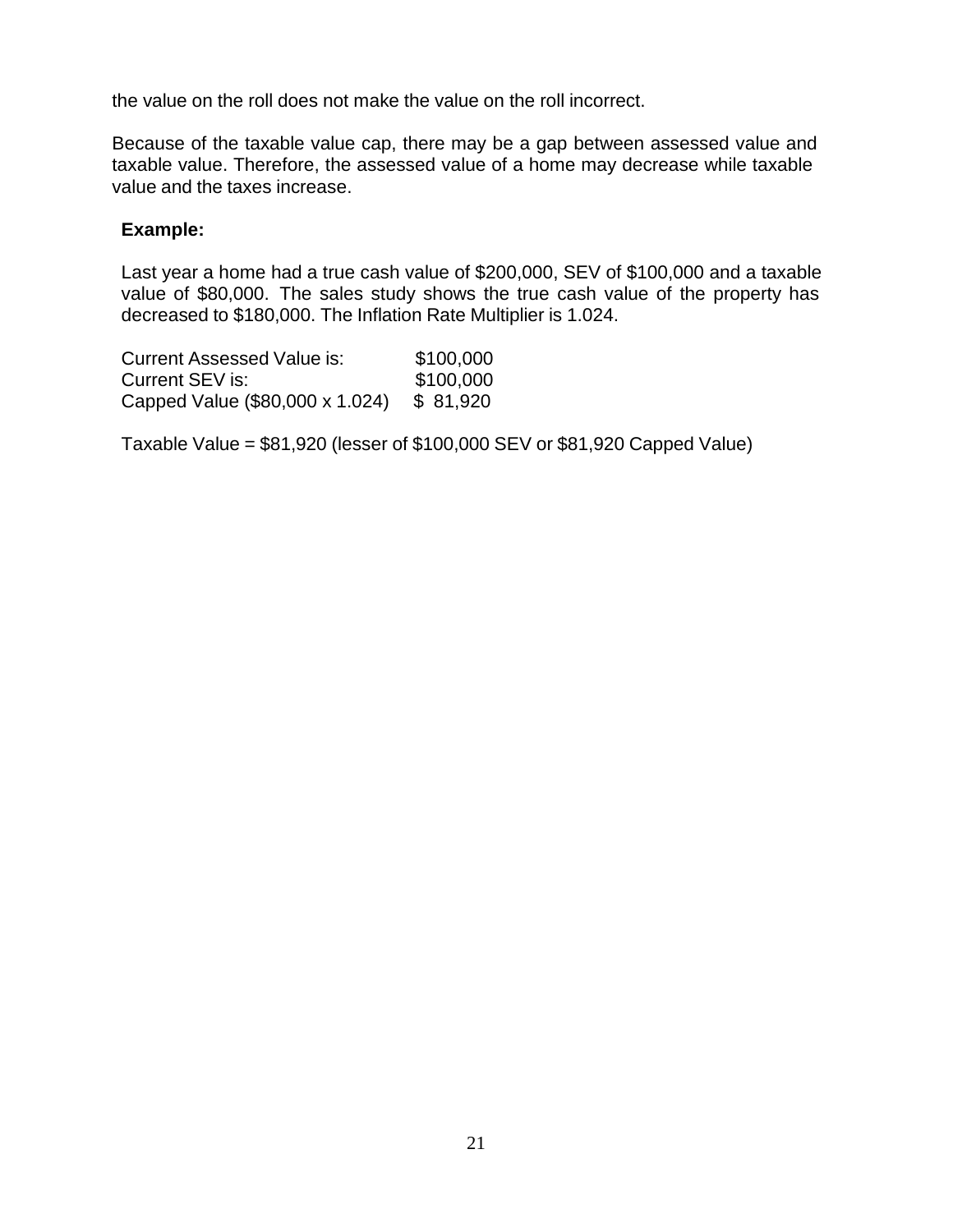# <span id="page-21-0"></span>**Appendix**

- 1. MCL 211.28 thru MCL 211.33 Boards of Review
- 2. Open Meetings Act

# **Resources**

The resources listed below are available on the State Tax Commission's website [www.michigan.gov/statetaxcommission.](http://www.michigan.gov/statetaxcommission) The majority of the resources listed can be found under the Board of Review Resources section. Clicking on the resource listed below should open the document in a separate window as a PDF file.

- Bulletin 18 [of 2021 2022 Boards of Review](https://www.michigan.gov/documents/treasury/Bulletin_18_of_2021_-_Boards_of_Review_741498_7.pdf)
- [Bulletin 20 of 2020 Qualified Errors under MCL 211.53b](https://www.michigan.gov/documents/treasury/Bulletin_20_of_2020_-_Qualified_Errors_708087_7.pdf)
- [Bulletin 21 of 2020 July and December Boards of Review](https://www.michigan.gov/documents/treasury/Bulletin_21_of_2020_-_July_and_December_Boards_of_Review_708089_7.pdf)
- [Bulletin 3 of 2021 Poverty Exemption](https://www.michigan.gov/documents/treasury/Bulletin_3_of_2021_-_Poverty_Exemption_715738_7.pdf)
- [Audit of Minimum Assessing Requirements](https://www.michigan.gov/documents/treasury/AMAR_Adopted_9-18-17_with_Hyperlinks_601914_7.pdf)
- [General Property Tax Act \(PA 206 of 1893\)](http://www.legislature.mi.gov/(S(05k5ybbo34kflqoca2jvgqvz))/mileg.aspx?page=GetObject&objectname=mcl-act-206-of-1893)
- [Supervising Preparation of the Assessment Roll](https://www.michigan.gov/documents/treasury/STC_Policy_Regarding_Supervising_Preparation_of_the_Assessment_Roll_502780_7.pdf)
- [Board of Review Q & A](https://www.michigan.gov/documents/treasury/BOR_QA_423899_7.pdf)
- [Guide to Basic Assessing](https://www.michigan.gov/documents/treasury/Guide_to_Basic_Assessing_1-16_511508_7.pdf)
- Property Classification Q & A
- [Disabled Veterans Exemption FAQ](https://www.michigan.gov/documents/taxes/Disabled_Veterans_Exemption_FAQ_082614_466519_7.pdf)
- [Essential Services Assessment FAQ](https://www.michigan.gov/documents/taxes/Essential_Services_Assessment_FAQs_511965_7.pdf)
- [Qualified Agricultural Property](https://www.michigan.gov/documents/Qualified_Agricultural_Prop_139854_7.pdf) Exemption Guidelines
- [Transfer of Ownership Guidelines](https://www.michigan.gov/documents/treasury/TransferOwnershipGuidelines_423898_7.pdf)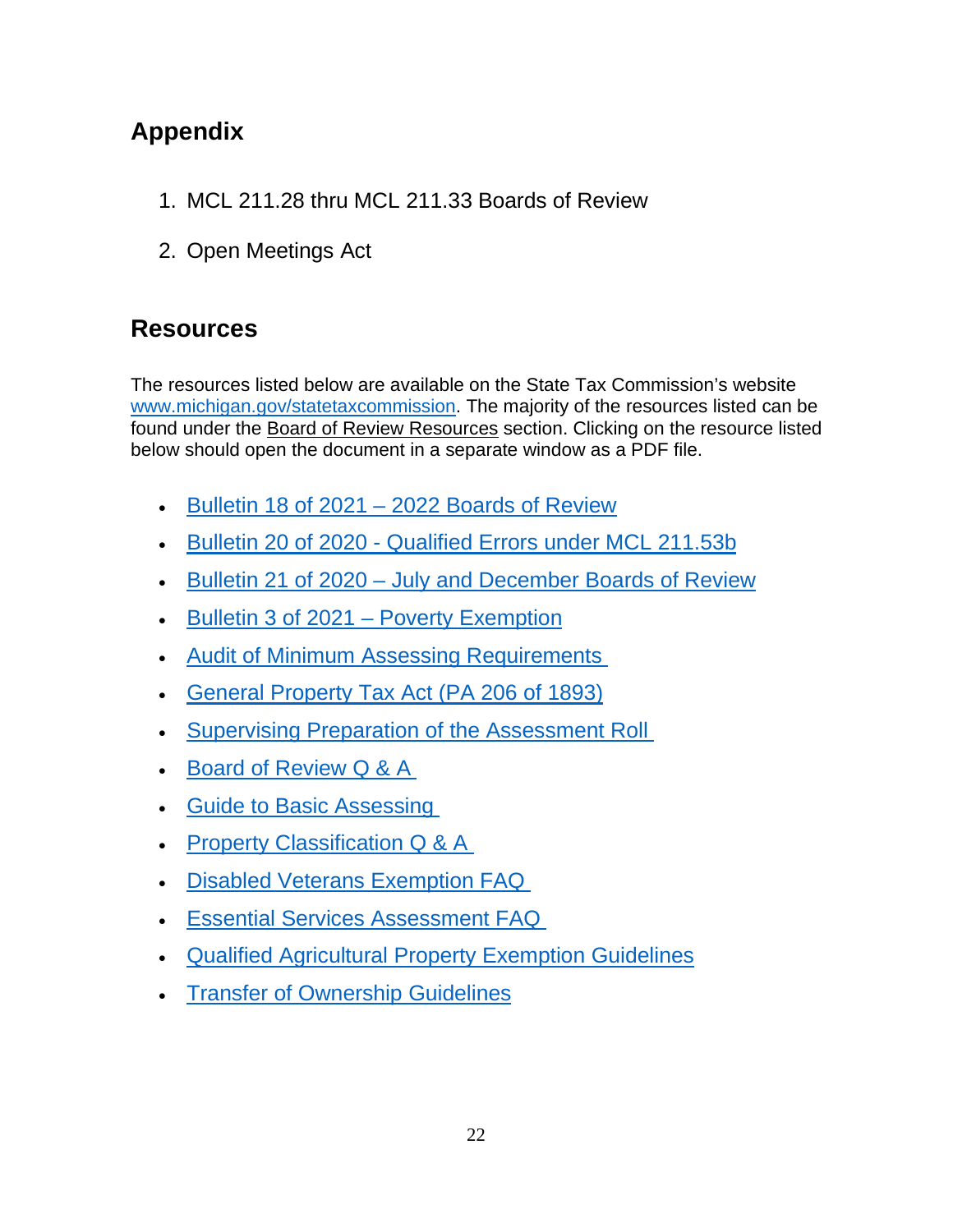#### **THE GENERAL PROPERTY TAX ACT (EXCERPT) Act 206 of 1893**

#### BOARD OF REVIEW.

**211.28 Board of review for township or city; appointment, qualifications, and terms of members; vacancy; eligibility; quorum; adjournment; deciding questions; board of review committees; meetings; size, composition, and manner of appointment of board of review; alternate members; indorsement of assessment roll; duties and responsibilities contained in MCL 211.29; single board of review.**

Sec. 28. (1) The township board shall appoint those electors of the township who will constitute a board of review for the township. At least 2/3 of the members must be property taxpayers of the township. Members appointed to the board of review shall serve for terms of 2 years beginning at noon on January 1 of each odd-numbered year. Each member of the board of review shall qualify by taking the constitutional oath of office within 10 days after appointment. The township board may fill any vacancy that occurs in the membership of the board of review. A member of the township board is not eligible to serve on the board or to fill any vacancy. A spouse, mother, father, sister, brother, son, or daughter, including an adopted child, of the assessor is not eligible to serve on the board or to fill any vacancy. A majority of the board of review constitutes a quorum for the transaction of business, but a lesser number may adjourn and a majority vote of those present will decide all questions. At least 2 members of a 3-member board of review shall be present to conduct any business or hearings of the board of review.

(2) The township board may appoint 3, 6, or 9 electors of the township, who will constitute a board of review for the township. If 6 or 9 members are appointed as provided in this subsection, the membership of the board of review must be divided into board of review committees consisting of 3 members each for the purpose of hearing and deciding issues protested pursuant to section 30. Two of the 3 members of a board of review committee constitute a quorum for the transaction of the business of the committee. All meetings of the members of the board of review and committees must be held during the same hours of the same day and at the same location.

(3) A township board may appoint not more than 2 alternate members for the same term as regular members of the board of review. Each alternate member must be a property taxpayer of the township. Alternate members shall qualify by taking the constitutional oath of office within 10 days after appointment. The township board may fill any vacancy that occurs in the alternate membership of the board of review. A member of the township board is not eligible to serve as an alternate member or to fill any vacancy. A spouse, mother, father, sister, brother, son, or daughter, including an adopted child, of the assessor is not eligible to serve as an alternate member or to fill any vacancy. An alternate member may be called to perform the duties of a regular member of the board of review in the absence of a regular member. An alternate member may also be called to perform the duties of a regular member of the board of review for the purpose of reaching a decision in issues protested in which a regular member has abstained for reasons of conflict of interest.

(4) The size, composition, and manner of appointment of the board of review of a city may be prescribed by the charter of a city. In the absence of or in place of a charter provision, the governing body of the city, by ordinance, may establish the city board of review in the same manner and for the same purposes as provided by this section for townships.

(5) A majority of the entire board of review membership shall indorse the assessment roll as provided in section 30. The duties and responsibilities of the board contained in section 29 shall be carried out by the entire membership of the board of review and a majority of the membership constitutes a quorum for those purposes.

(6) The governing bodies of 2 or more contiguous cities or townships may, by agreement, appoint a single board of review to serve as the board of review for each of those cities or townships for purposes of this act. The provisions in subsections (1) to (5) should serve as a guide in determining the size, composition, and manner of appointment of a board of review appointed under this subsection.

History: 1893, Act 206, Eff. June 12, 1893; CL 1897, 3851; Am. 1901, Act 129, Eff. Sept. 5, 1901; CL 1915, 4022; CL 1929, 3416;—Am. 1944, 1st Ex. Sess., Act 18, Imd. Eff. Feb. 19, 1944;—CL 1948, 211.28;—Am. 1964, Act 275, Eff. Aug. 28, 1964;—Am. 1968, Act 84, Imd. Eff. June 4, 1968;-Am. 1982, Act 539, Eff. Mar. 30, 1983;-Am. 1984, Act 149, Imd. Eff. June 25, 1984;--Am. 1993, Act 292, Imd. Eff. Dec. 28, 1993;—Am. 2006, Act 143, Imd. Eff. May 22, 2006;—Am. 2018, Act 660, Imd. Eff. Dec. 28, 2018.

**Compiler's note:** Enacting section 1 of Act 660 of 2018 provides:

<sup>&</sup>quot;Enacting section 1. It is the intent of the legislature to appropriate sufficient money to address start-up and training costs associated with this amendatory act, including, but not limited to, necessary costs incurred to train board of review members, increase the number of assessors qualified to serve as assessors of record, facilitate initial designated assessor designations, respond to assessor requests for technical assistance, enhance staff and programming within the state tax commission to improve technical support for assessors of record, Rendered Thursday, December 2, 2021 **Page 1** Michigan Compiled Laws Complete Through PA 118 of 2021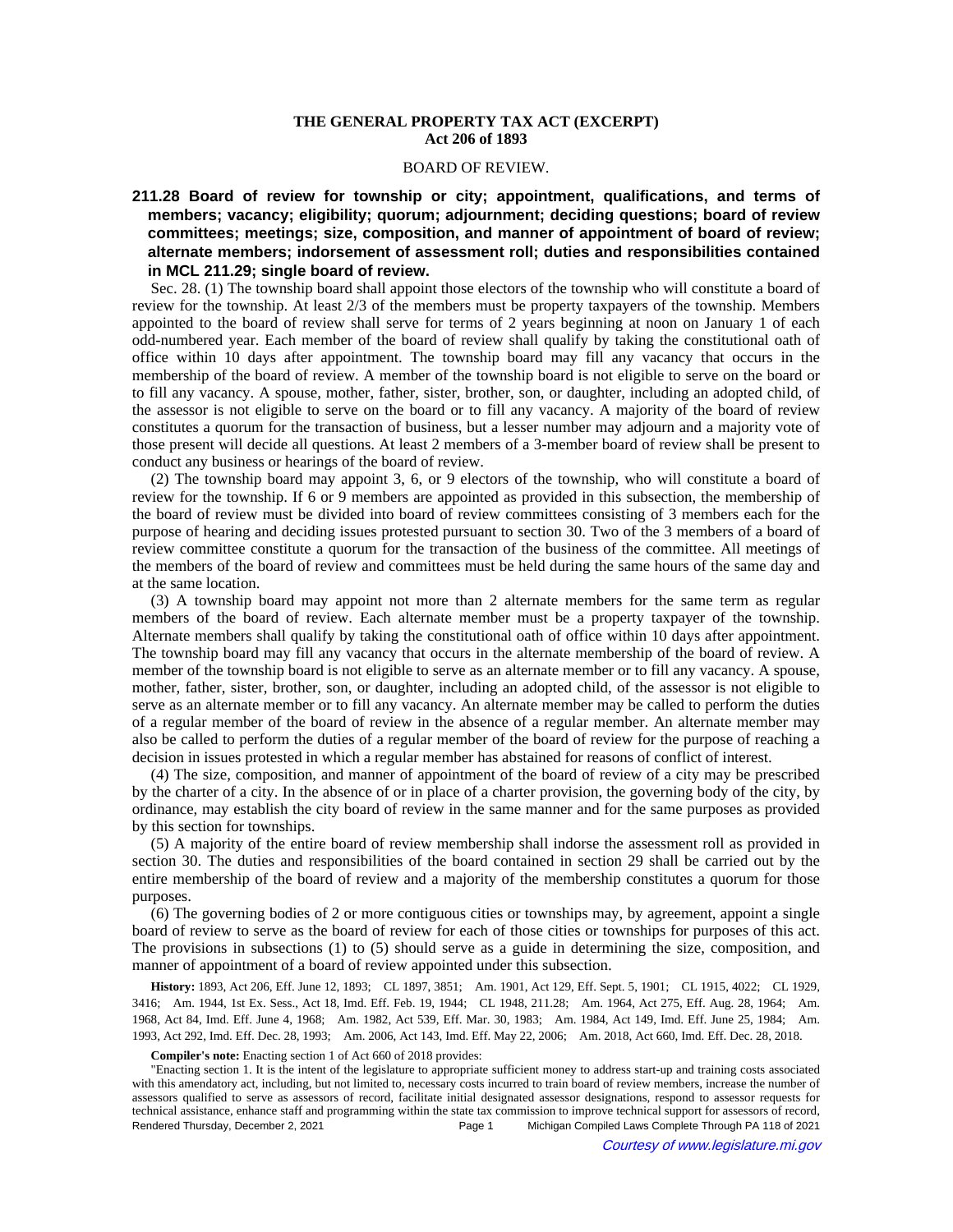and transition some assessment services to designated assessors."

**Popular name:** Act 206

#### **211.29 Board of review of township; meeting; submission, examination, and review of assessment roll; additions to roll; correction of errors; compliance with act; review of roll on tax day; prohibitions; entering valuations in separate columns; approval and adoption of roll; conducting business at public meeting; notice of meeting; notice of change in roll.**

Sec. 29. (1) On the Tuesday immediately following the first Monday in March, the board of review of each township shall meet at the office of the supervisor, at which time the supervisor shall submit to the board the assessment roll for the current year, as prepared by the supervisor, and the board shall proceed to examine and review the assessment roll.

(2) During that day, and the day following, if necessary, the board, of its own motion, or on sufficient cause being shown by a person, shall add to the roll the names of persons, the value of personal property, and the description and value of real property liable to assessment in the township, omitted from the assessment roll. The board shall correct errors in the names of persons, in the descriptions of property upon the roll, and in the assessment and valuation of property. The board shall do whatever else is necessary to make the roll comply with this act.

(3) The roll shall be reviewed according to the facts existing on the tax day. The board shall not add to the roll property not subject to taxation on the tax day, and the board shall not remove from the roll property subject to taxation on that day regardless of a change in the taxable status of the property since that day.

(4) The board shall pass upon each valuation and each interest, and shall enter the valuation of each, as fixed by the board, in a separate column.

(5) The roll as prepared by the supervisor shall stand as approved and adopted as the act of the board of review, except as changed by a vote of the board. If for any cause a quorum does not assemble during the days above mentioned, the roll as prepared by the supervisor shall stand as if approved by the board of review.

(6) The business which the board may perform shall be conducted at a public meeting of the board held in compliance with Act No. 267 of the Public Acts of 1976, being sections 15.261 to 15.275 of the Michigan Compiled Laws. Public notice of the time, date, and place of the meeting shall be given in the manner required by Act No. 267 of the Public Acts of 1976. Notice of the date, time, and place of the meeting of the board of review shall be given at least 1 week before the meeting by publication in a generally circulated newspaper serving the area. The notice shall appear in 3 successive issues of the newspaper where available; otherwise, by the posting of the notice in 5 conspicuous places in the township.

(7) When the board of review makes a change in the assessment of property or adds property to the assessment roll, the person chargeable with the assessment shall be promptly notified in such a manner as will assure the person opportunity to attend the second meeting of the board of review provided in section 30.

History: 1893, Act 206, Eff. June 12, 1893;-CL 1897, 3852;-Am. 1907, Act 326, Eff. Sept. 28, 1907;-CL 1915, 4023;-CL 1929, 3417;-Am. 1941, Act 234, Imd. Eff. June 16, 1941;-CL 1948, 211.29;-Am. 1949, Act 285, Eff. Sept. 23, 1949;-Am. 1964, Act 275, Eff. Aug. 28, 1964;-- Am. 1978, Act 124, Imd. Eff. Apr. 25, 1978.

**Popular name:** Act 206

**211.30 Board of review; meetings; alternative dates; sessions; request, protest, or application for correction of assessment; hearing; examination of persons under oath; filing by nonresident taxpayer; notice; filing, hearing, and determination of objection; right of appeal; approval or disapproval of personal property exemption; indorsement and signed statement; delivery of assessment roll; ordinance or resolution authorizing filing of protest by letter; notice of option.**

Sec. 30. (1) Except as otherwise provided in subsection (2), the board of review shall meet on the second Monday in March.

(2) The governing body of the city or township may authorize, by adoption of an ordinance or resolution, alternative starting dates in March when the board of review shall initially meet, which alternative starting dates shall be the Tuesday or Wednesday following the second Monday of March.

(3) The first meeting of the board of review shall start not earlier than 9 a.m. and not later than 3 p.m. and last for not less than 6 hours. The board of review shall also meet for not less than 6 hours during the remainder of that week. Persons or their agents who have appeared to file a protest before the board of review at a scheduled meeting or at a scheduled appointment shall be afforded an opportunity to be heard by the board of review. The board of review shall schedule a final meeting after the board of review makes a change in the assessed value or tentative taxable value of property, adds property to the assessment roll, or exempts Rendered Thursday, December 2, 2021 Page 2 Michigan Compiled Laws Complete Through PA 118 of 2021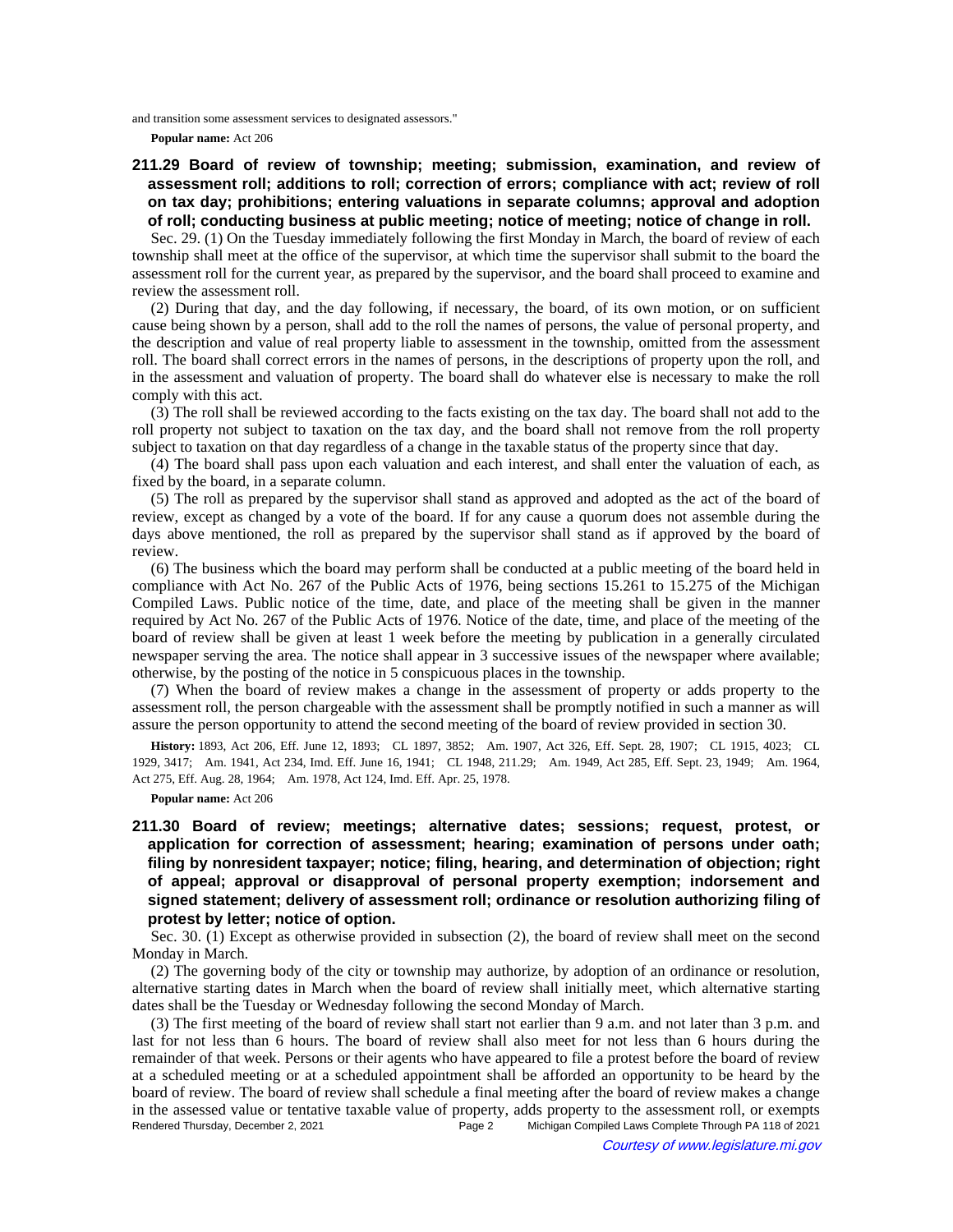personal property under section 9m, 9n, or 9o and removes it from the assessment roll. The board of review shall hold at least 3 hours of its required sessions for review of assessment rolls during the week of the second Monday in March after 6 p.m.

(4) A board of review shall meet a total of at least 12 hours during the week beginning the second Monday in March to hear protests. At the request of a person whose property is assessed on the assessment roll or of his or her agent, and if sufficient cause is shown, the board of review shall correct the assessed value or tentative taxable value of the property in a manner that will make the valuation of the property relatively just and proper under this act. For the appeal of a denial of a claim of exemption for personal property under section 9m, 9n, or 9o, or for an appeal under section 9o(7), if an exemption is approved, the board of review shall remove the personal property from the assessment roll. The board of review may examine under oath the person making the application, or any other person concerning the matter. A member of the board of review may administer the oath. A nonresident taxpayer may file his or her appearance, protest, and papers in support of the protest by letter, and his or her personal appearance is not required. The board of review, on its own motion, may change assessed values or tentative taxable values or add to the roll property omitted from the roll that is liable to assessment if the person who is assessed for the altered valuation or for the omitted property is promptly notified and granted an opportunity to file objections to the change at the meeting or at a subsequent meeting. An objection to a change in assessed value or tentative taxable value or to the addition of property to the tax roll shall be promptly heard and determined. Each person who makes a request, protest, or application to the board of review for the correction of the assessed value or tentative taxable value of the person's property or for the exemption of that person's personal property under section 9m, 9n, or 9o shall be notified in writing, not later than the first Monday in June, of the board of review's action on the request, protest, or application, of the state equalized valuation or tentative taxable value of the property, and of information regarding the right of further appeal to the tax tribunal. Information regarding the right of further appeal to the tax tribunal shall include, but is not limited to, a statement of the right to appeal to the tax tribunal, the address of the tax tribunal, and the final date for filing an appeal with the tax tribunal.

(5) If an exemption for personal property under section 9m, 9n, or 9o is approved, the board of review shall file an affidavit with the proper officials involved in the assessment and collection of taxes and all affected official records shall be corrected. If the board of review does not approve an exemption under section 9m, 9n, or 9o, the person claiming the exemption for that personal property may appeal that decision in writing to the Michigan tax tribunal. A correction under this subsection that approves an exemption under section 9o may be made for the year in which the appeal was filed and the immediately preceding 3 tax years. A correction under this subsection that approves an exemption under section 9m or 9n may be made only for the year in which the appeal was filed.

(6) After the board of review completes the review of the assessment roll, a majority of the board of review shall indorse the roll and sign a statement to the effect that the roll is the assessment roll for the year in which it has been prepared and approved by the board of review.

(7) The completed assessment roll shall be delivered by the appropriate assessing officer to the county equalization director not later than the tenth day after the adjournment of the board of review, or the Wednesday following the first Monday in April, whichever date occurs first.

(8) The governing body of the township or city may authorize, by adoption of an ordinance or resolution, a resident taxpayer to file his or her protest before the board of review by letter without a personal appearance by the taxpayer or his or her agent. If that ordinance or resolution is adopted, the township or city shall include a statement notifying taxpayers of this option in each assessment notice under section 24c and on each notice or publication of the meeting of the board of review.

History: 1893, Act 206, Eff. June 12, 1893;-CL 1897, 3853;-Am. 1907, Act 326, Eff. Sept. 28, 1907;-CL 1915, 4024;-CL 1929, 3418; CL 1948, 211.30; Am. 1949, Act 285, Eff. Sept. 23, 1949; Am. 1951, Act 48, Eff. Sept. 28, 1951; Am. 1964, Act 275, Eff. Aug. 28, 1964;—Am. 1982, Act 539, Eff. Mar. 30, 1983;—Am. 1994, Act 9, Imd. Eff. Feb. 24, 1994;—Am. 1994, Act 415, Imd. Eff. Dec. 29, 1994;—Am. 2000, Act 210, Imd. Eff. June 27, 2000;—Am. 2003, Act 194, Imd. Eff. Nov. 10, 2003;—Am. 2013, Act 153, Imd. Eff. Nov. 5, 2013.

**Popular name:** Act 206

#### **211.30a Township board of review; completion of review, date.**

Sec. 30a. In the year 1950 and thereafter the review of assessments by boards of review in all cities and townships shall be completed on or before the first Monday in April, any provisions of the charter of any city or township to the contrary notwithstanding: Provided, That the legislative body of any city or township, in order to comply with the provisions hereof, may, by ordinance, fix the period or periods for preparing the budget and for making, completing and reviewing the assessment roll, any provisions of the charter of such city or township or any law to the contrary notwithstanding.

Rendered Thursday, December 2, 2021 **Page 3** Michigan Compiled Laws Complete Through PA 118 of 2021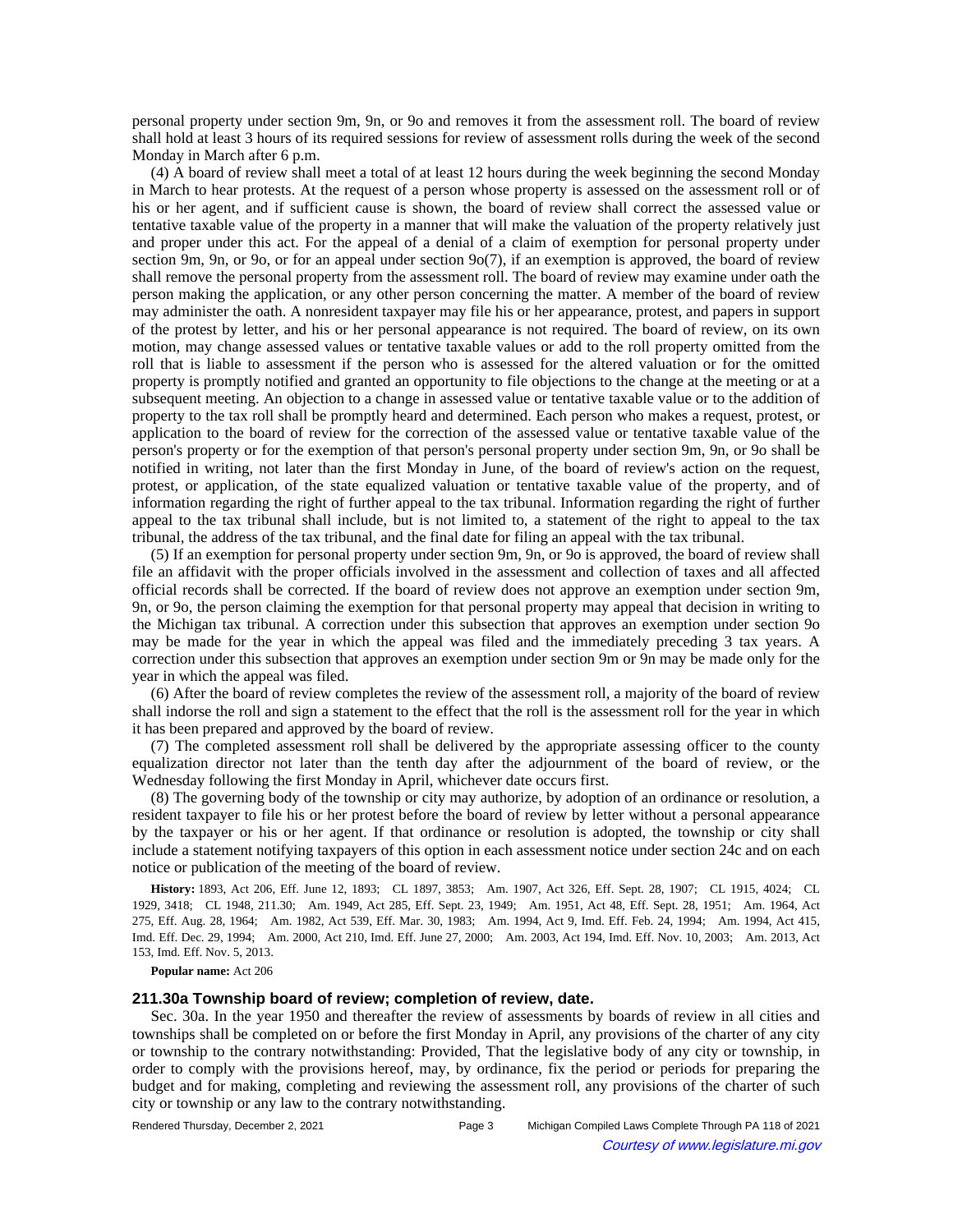**History:** Add. 1949, Act 285, Eff. Sept. 23, 1949. **Popular name:** Act 206

#### **211.30b Revision of personal property assessments in 1965.**

Sec. 30b. In 1965 only, regardless of the provisions of section 30a, personal property assessments in any city, township or village shall be subject to revision, upon authorization of the state tax commission, after the final meeting of the board of review and, where any assessment is so revised, the board of review shall reconvene and, after written notice to each affected taxpayer of said meeting and of the proposed change in his assessments, review the personal property assessment roll on or before April 15, 1965, and thereafter such roll shall be treated as though the review thereof had been completed at the usual time.

**History:** Add. 1965, Act 20, Imd. Eff. Apr. 22, 1965.

**Popular name:** Act 206

#### **211.30c Reduced amount as basis for calculating assessed value or taxable value in succeeding year; applicability of section.**

Sec. 30c. (1) If a taxpayer has the assessed value or taxable value reduced on his or her property as a result of a protest to the board of review under section 30, the assessor shall use that reduced amount as the basis for calculating the assessment in the immediately succeeding year. However, the taxable value of that property in a tax year immediately succeeding a transfer of ownership of that property is that property's state equalized valuation in the year following the transfer as calculated under this section.

(2) If a taxpayer appears before the tax tribunal during the same tax year for which the state equalized valuation, assessed value, or taxable value is appealed and has the state equalized valuation, assessed value, or taxable value of his or her property reduced pursuant to a final order of the tax tribunal, the assessor shall use the reduced state equalized valuation, assessed value, or taxable value as the basis for calculating the assessment in the immediately succeeding year. However, the taxable value of that property in a tax year immediately succeeding a transfer of ownership of that property is that property's state equalized valuation in the year following the transfer as calculated under this section.

(3) This section applies to an assessment established for taxes levied after January 1, 1994. This section does not apply to a change in assessment due to a protest regarding a claim of exemption.

**History:** Add. 1994, Act 297, Imd. Eff. July 14, 1994;—Am. 1994, Act 415, Imd. Eff. Dec. 29, 1994;—Am. 1996, Act 476, Imd. Eff. Dec. 26, 1996.

**Popular name:** Act 206

#### **211.31 Township board of review; completed roll valid; conclusive presumption.**

Sec. 31. Upon the completion of said roll and its endorsement in manner aforesaid, the same shall be conclusively presumed by all courts and tribunals to be valid, and shall not be set aside except for causes hereinafter mentioned. The omission of such indorsement shall not affect the validity of such roll.

**History:** 1893, Act 206, Eff. June 12, 1893;—CL 1897, 3854;—CL 1915, 4025;—CL 1929, 3419;—CL 1948, 211.31.

**Popular name:** Act 206

#### **211.32 Township board of review; quorum; conscription of absent members; second meeting alternative.**

Sec. 32. If from any cause a quorum shall not be present at any meeting of the board of review, it shall be the duty of the supervisor, or, in his absence, any other member of the board present, to notify each absent member to attend at once, and it shall be the duty of the member so notified to attend without delay. If from any cause the second meeting of such board of review herein provided for is not held at the time fixed therefor, then and in that case it shall meet on the next Monday thereafter, and proceed in the same manner and with like powers as if such meeting had been held as hereinbefore provided.

History: 1893, Act 206, Eff. June 12, 1893; CL 1897, 3855; CL 1915, 4026; CL 1929, 3420; CL 1948, 211.32.

**Popular name:** Act 206

#### **211.33 Secretary of board of review; record; filing; form.**

Sec. 33. The supervisor shall be the secretary of said board of review and shall keep a record of the proceedings of the board and of all the changes made in such assessment roll, and shall file the same with the township or city clerk with the statements made by persons assessed. In the absence of the supervisor, the board shall appoint 1 of its members to serve as secretary. The state tax commission may prescribe the form of the record whenever deemed necessary.

History: 1893, Act 206, Eff. June 12, 1893;-CL 1897, 3856;-CL 1915, 4027;-CL 1929, 3421;-CL 1948, 211.33;-Am. 1964,

Rendered Thursday, December 2, 2021 **Page 4** Michigan Compiled Laws Complete Through PA 118 of 2021 Courtesy of www.legislature.mi.gov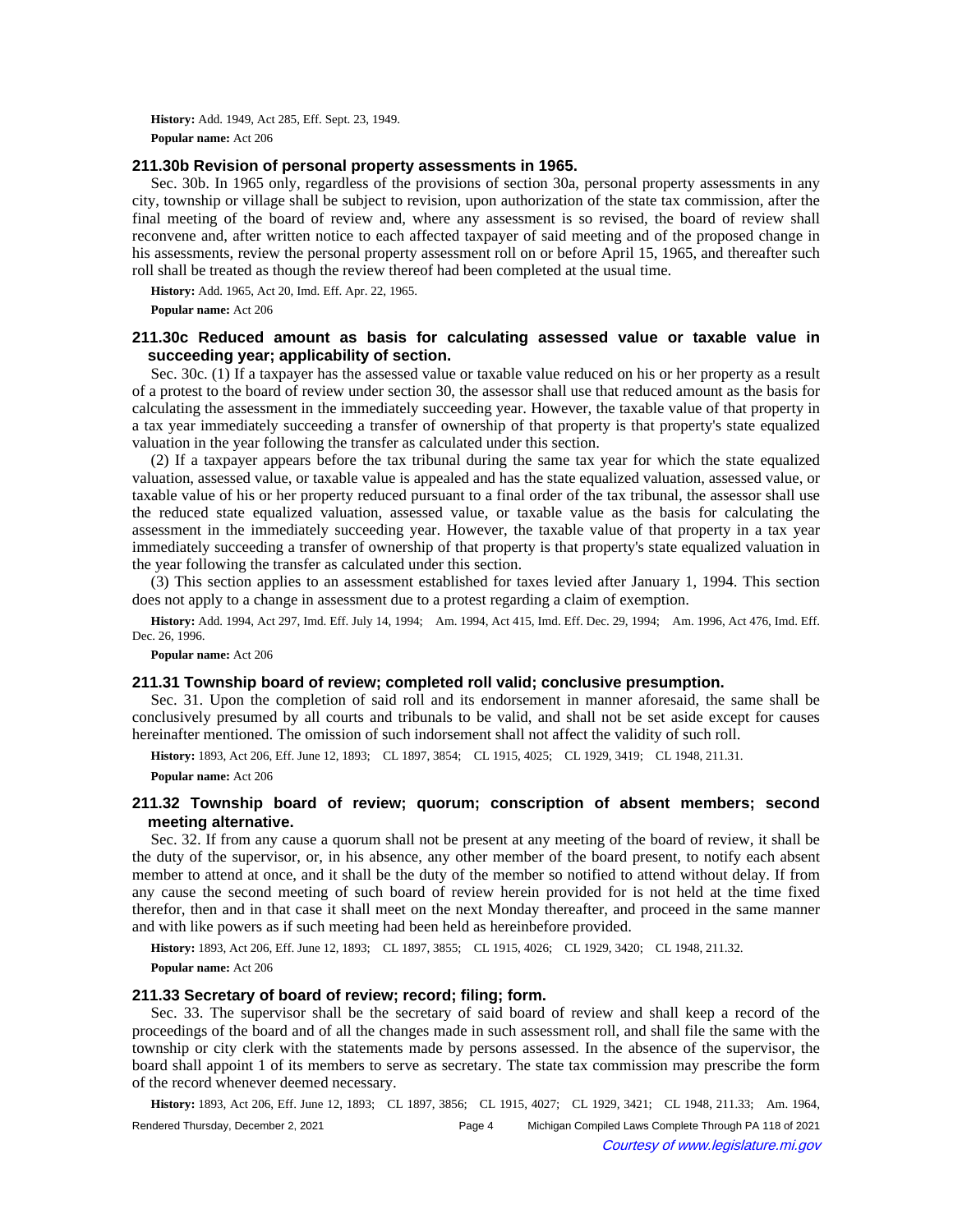Act 275, Eff. Aug. 28, 1964.

**Popular name:** Act 206

#### **211.33a Collection and levy of taxes for 2020 tax year; modifications.**

Sec. 33a. (1) Notwithstanding any provision of this act or any local charter provision or ordinance to the contrary, beginning April 6, 2020 and continuing through December 31, 2020, all of the following apply to the collection of taxes under this act for property taxes levied in 2020:

(a) The requirements of sections 30 and 30a are subject to all of the following modifications:

(*i*) Any review of assessments by a city or township board of review that has been completed by the effective date of the amendatory act that added this section must be considered to have been timely completed.

(*ii*) A completed assessment roll for 2020 that has been delivered to the director of a county tax or equalization department by the effective date of the amendatory act that added this section must be considered to have been timely delivered.

(*iii*) If the director of a county tax or equalization department does not receive a certified assessment roll from a board of review, the county must equalize based on the assessment roll prepared by the assessor.

(b) The requirements of section 34 are subject to both of the following modifications:

(*i*) The county board of commissioners in each county must meet by not later than May 15, 2020 to determine county equalized value. These meetings must be conducted in a manner consistent with the open meetings act, 1976 PA 267, MCL 15.261 to 15.275, including, for any meeting held electronically, sections 3 and 3a of the open meetings act, 1976 PA 267, MCL 15.263 and 15.263a.

(*ii*) The director of the tax or equalization department in each county must transmit a certified copy of the tabular statement described in section 5(2) of 1911 PA 44, MCL 209.5, in the manner required under section 5(2) of 1911 PA 44, MCL 209.5, to the state tax commission on or before May 18, 2020.

(c) The protest and dispute provisions set forth in sections 28, 29, 30, 30a, 34c, and 53b are subject to all of the following modifications:

(*i*) Boards of review that were not able to complete the duties set forth in section 28, 29, or 30 must meet on the Tuesday following the third Monday in July to hear protests.

(*ii*) In addition to purposes set forth in section 53b, boards of review meeting in July must also meet to hear any matters, including protests, provided for under section 30 that are properly before a March board of review under section 30. Boards of review must issue decisions on these matters by not later than September 1, 2020.

(*iii*) Boards of review meeting in July pursuant to this subdivision must do both of the following:

(A) Provide notice of their meetings in the manner required under the open meetings act, 1976 PA 267, MCL 15.261 to 15.275, including, for any meeting held electronically, all notices required by sections 3 and 3a of the open meetings act, 1976 PA 267, MCL 15.263 and 15.263a. The provision of such notice satisfies the minimum requirements of due process.

(B) Allow a resident taxpayer to file a protest before the board of review by letter without a personal appearance by the taxpayer or the taxpayer's agent.

(*iv*) An owner of any assessable property that disputes the classification of a particular parcel must notify the assessor and may protest the assigned classification to the board of review acting in July.

(*v*) An owner or assessor that did not file an appeal at the March 2020 board of review may appeal a classification decision of the board of review acting in July by filing a written petition with the state tax commission by not later than September 1, 2020.

(2) This section does not provide for a rehearing or reconsideration by a July board of review of a protest, request, or other property tax matter that was previously denied by a March board of review.

(3) The time extensions provided for in this section are automatic, and taxpayers and local officials are entitled to them without filing any additional forms with, or otherwise contacting, the department of treasury, state tax commission, or state tax tribunal.

**History:** Add. 2020, Act 297, Imd. Eff. Dec. 29, 2020.

**Compiler's note:** Enacting section 1 of Act 297 of 2020 provides:

"Enacting section 1. This amendatory act is intended to apply retroactively effective beginning April 6, 2020."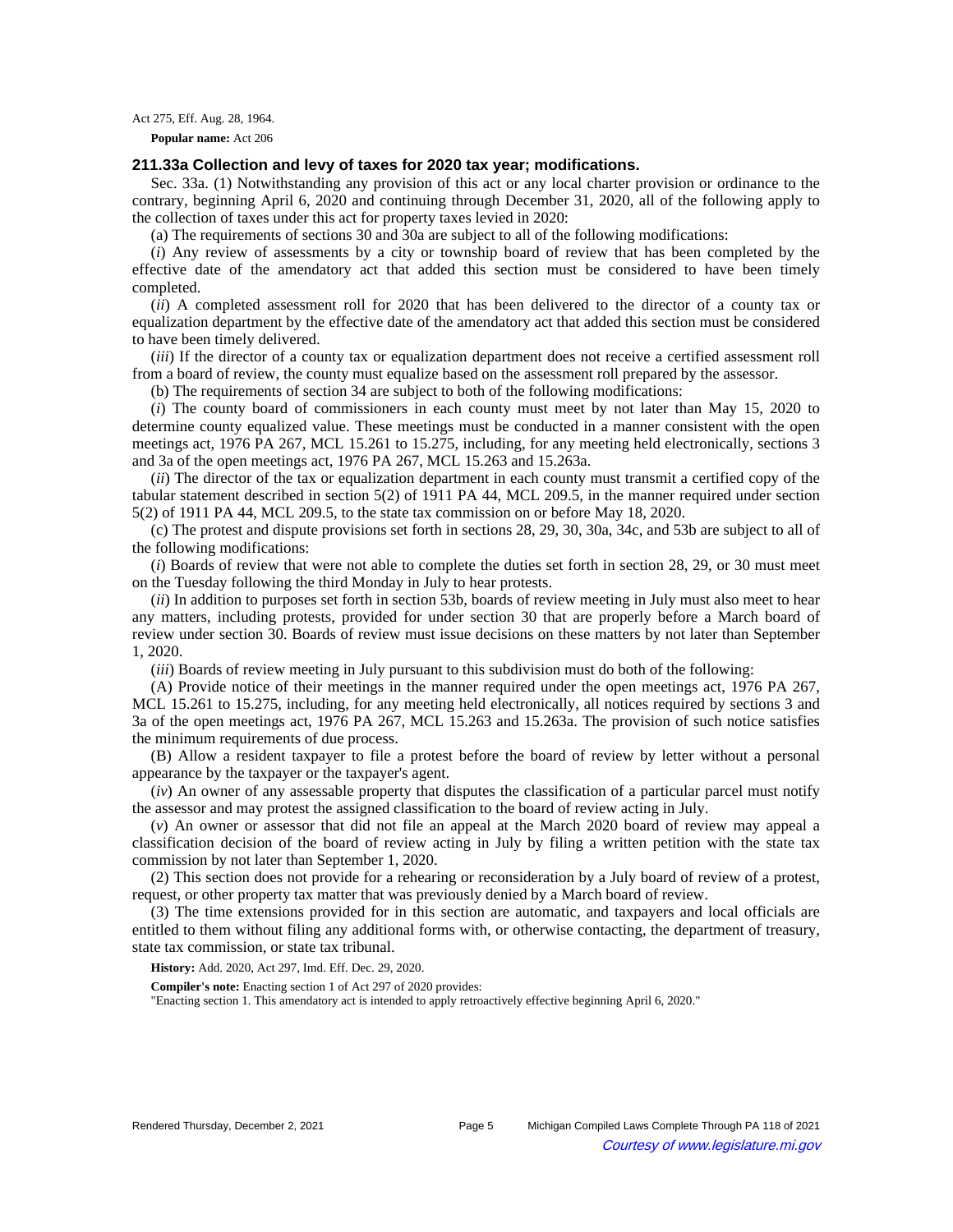#### **OPEN MEETINGS ACT Act 267 of 1976**

AN ACT to require certain meetings of certain public bodies to be open to the public; to require notice and the keeping of minutes of meetings; to provide for enforcement; to provide for invalidation of governmental decisions under certain circumstances; to provide penalties; and to repeal certain acts and parts of acts.

**History:** 1976, Act 267, Eff. Mar. 31, 1977.

#### *The People of the State of Michigan enact:*

#### **15.261 Short title; effect of act on certain charter provisions, ordinances, or resolutions.**

Sec. 1. (1) This act shall be known and may be cited as the "Open meetings act".

(2) This act shall supersede all local charter provisions, ordinances, or resolutions which relate to requirements for meetings of local public bodies to be open to the public.

(3) After the effective date of this act, nothing in this act shall prohibit a public body from adopting an ordinance, resolution, rule, or charter provision which would require a greater degree of openness relative to meetings of public bodies than the standards provided for in this act.

**History:** 1976, Act 267, Eff. Mar. 31, 1977.

#### **15.262 Definitions.**

Sec. 2. As used in this act:

(a) "Public body" means any state or local legislative or governing body, including a board, commission, committee, subcommittee, authority, or council, that is empowered by state constitution, statute, charter, ordinance, resolution, or rule to exercise governmental or proprietary authority or perform a governmental or proprietary function; a lessee of such a body performing an essential public purpose and function pursuant to the lease agreement; or the board of a nonprofit corporation formed by a city under section 4o of the home rule city act, 1909 PA 279, MCL 117.4o.

(b) "Meeting" means the convening of a public body at which a quorum is present for the purpose of deliberating toward or rendering a decision on a public policy, or any meeting of the board of a nonprofit corporation formed by a city under section 4o of the home rule city act, 1909 PA 279, MCL 117.4o.

(c) "Closed session" means a meeting or part of a meeting of a public body that is closed to the public.

(d) "Decision" means a determination, action, vote, or disposition upon a motion, proposal, recommendation, resolution, order, ordinance, bill, or measure on which a vote by members of a public body is required and by which a public body effectuates or formulates public policy.

History: 1976, Act 267, Eff. Mar. 31, 1977;-- Am. 2001, Act 38, Imd. Eff. July 11, 2001.

#### **15.263 Meetings, decisions, and deliberations of public body; requirements; attending or addressing meeting of public body; COVID-19 safety measures; tape-recording, videotaping, broadcasting, and telecasting proceedings; accommodation of absent members; remote attendance; rules; exclusion from meeting; exemptions.**

Sec. 3. (1) All meetings of a public body must be open to the public and must be held in a place available to the general public. All persons must be permitted to attend any meeting except as otherwise provided in this act. The right of a person to attend a meeting of a public body includes the right to tape-record, to videotape, to broadcast live on radio, and to telecast live on television the proceedings of a public body at a public meeting. The exercise of this right does not depend on the prior approval of the public body. However, a public body may establish reasonable rules and regulations in order to minimize the possibility of disrupting the meeting. For a meeting of a public body held in person before April 1, 2021, the public body shall do both of the following:

(a) To the extent feasible under the circumstances, ensure adherence to social distancing and mitigation measures recommended by the Centers for Disease Control and Prevention for purposes of preventing the spread of COVID-19, including the measure that an individual remain at least 6 feet from anyone from outside the individual's household.

(b) Adopt heightened standards of facility cleaning and disinfection to limit participant exposure to COVID-19, as well as protocols to clean and disinfect in the event of a positive COVID-19 case in the public body's meeting place.

(2) All decisions of a public body must be made at a meeting open to the public. For purposes of any meeting subject to this section, except a meeting of any state legislative body at which a formal vote is taken, the public body shall, subject to section 3a, establish the following procedures to accommodate the absence of Rendered Thursday, December 2, 2021 Page 1 Michigan Compiled Laws Complete Through PA 118 of 2021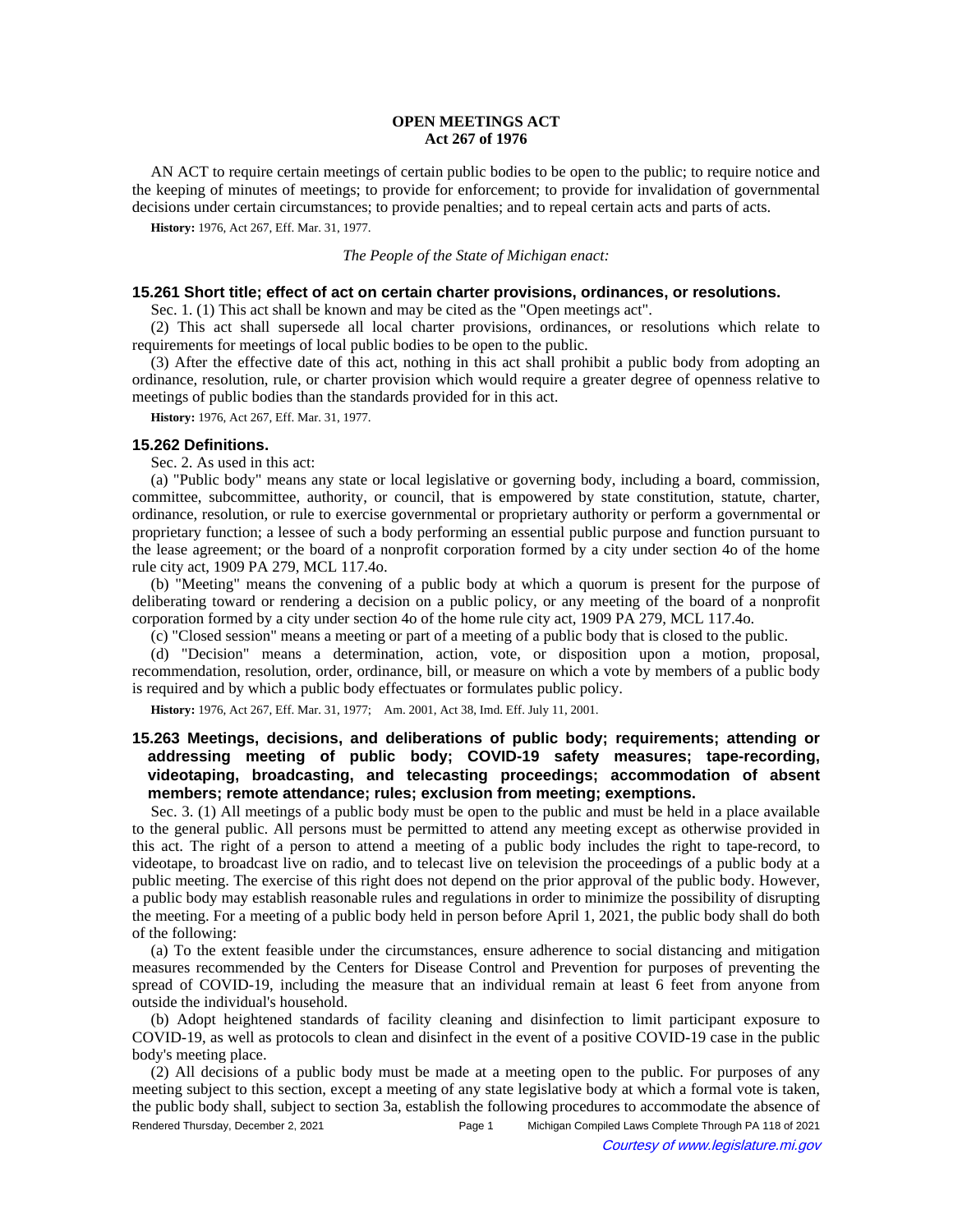any member of the public body due to military duty, a medical condition, or a statewide or local state of emergency or state of disaster declared pursuant to law or charter or local ordinance by the governor or a local official, governing body, or chief administrative officer that would risk the personal health or safety of members of the public or the public body if the meeting were held in person:

(a) Procedures by which the absent member may participate in, and vote on, business before the public body, including, but not limited to, procedures that provide for both of the following:

(*i*) Two-way communication.

(*ii*) For each member of the public body attending the meeting remotely, a public announcement at the outset of the meeting by that member, to be included in the meeting minutes, that the member is in fact attending the meeting remotely. If the member is attending the meeting remotely for a purpose other than for military duty, the member's announcement must further identify specifically the member's physical location by stating the county, city, township, or village and state from which he or she is attending the meeting remotely.

(b) Procedures by which the public is provided notice of the absence of the member and information about how to contact that member sufficiently in advance of a meeting of the public body to provide input on any business that will come before the public body.

(3) All deliberations of a public body constituting a quorum of its members must take place at a meeting open to the public except as provided in this section and sections 7 and 8.

(4) A person must not be required as a condition of attendance at a meeting of a public body to register or otherwise provide his or her name or other information or otherwise to fulfill a condition precedent to attendance.

(5) A person must be permitted to address a meeting of a public body under rules established and recorded by the public body. The legislature or a house of the legislature may provide by rule that the right to address may be limited to prescribed times at hearings and committee meetings only.

(6) A person must not be excluded from a meeting otherwise open to the public except for a breach of the peace actually committed at the meeting.

(7) This act does not apply to the following public bodies, but only when deliberating the merits of a case:

(a) The Michigan compensation appellate commission operating as described in either of the following:

(*i*) Section 274 of the worker's disability compensation act of 1969, 1969 PA 317, MCL 418.274.

(*ii*) Section 34 of the Michigan employment security act, 1936 (Ex Sess) PA 1, 421.34.

(b) The state tenure commission created in section 1 of article VII of 1937 (Ex Sess) PA 4, MCL 38.131, when acting as a board of review from the decision of a controlling board.

(c) The employment relations commission or an arbitrator or arbitration panel created or appointed under 1939 PA 176, MCL 423.1 to 423.30.

(d) The Michigan public service commission created under 1939 PA 3, MCL 460.1 to 460.11.

(8) This act does not apply to an association of insurers created under the insurance code of 1956, 1956 PA 218, MCL 500.100 to 500.8302, or other association or facility formed under that act as a nonprofit organization of insurer members.

(9) This act does not apply to a committee of a public body that adopts a nonpolicymaking resolution of tribute or memorial, if the resolution is not adopted at a meeting.

(10) This act does not apply to a meeting that is a social or chance gathering or conference not designed to avoid this act.

(11) This act does not apply to the Michigan veterans' trust fund board of trustees or a county or district committee created under 1946 (1st Ex Sess) PA 9, MCL 35.602 to 35.610, when the board of trustees or county or district committee is deliberating the merits of an emergent need. A decision of the board of trustees or county or district committee made under this subsection must be reconsidered by the board or committee at its next regular or special meeting consistent with the requirements of this act. "Emergent need" means a situation that the board of trustees, by rules promulgated under the administrative procedures act of 1969, 1969 PA 306, MCL 24.201 to 24.328, determines requires immediate action.

(12) As used in subsection (2):

(a) "Formal vote" means a vote on a bill, amendment, resolution, motion, proposal, recommendation, or any other measure on which a vote by members of a state legislative body is required and by which the state legislative body effectuates or formulates public policy.

(b) "Medical condition" means an illness, injury, disability, or other health-related condition.

History: 1976, Act 267, Eff. Mar. 31, 1977;--Am. 1981, Act 161, Imd. Eff. Nov. 30, 1981;--Am. 1986, Act 269, Imd. Eff. Dec. 19, 1986;-Am. 1988, Act 158, Imd. Eff. June 14, 1988;-Am. 1988, Act 278, Imd. Eff. July 27, 1988;-Am. 2016, Act 504, Eff. Apr. 9, 2017; Am. 2018, Act 485, Eff. Mar. 29, 2019; Am. 2020, Act 228, Imd. Eff. Oct. 16, 2020; Am. 2020, Act 254, Imd. Eff. Dec. 22, 2020.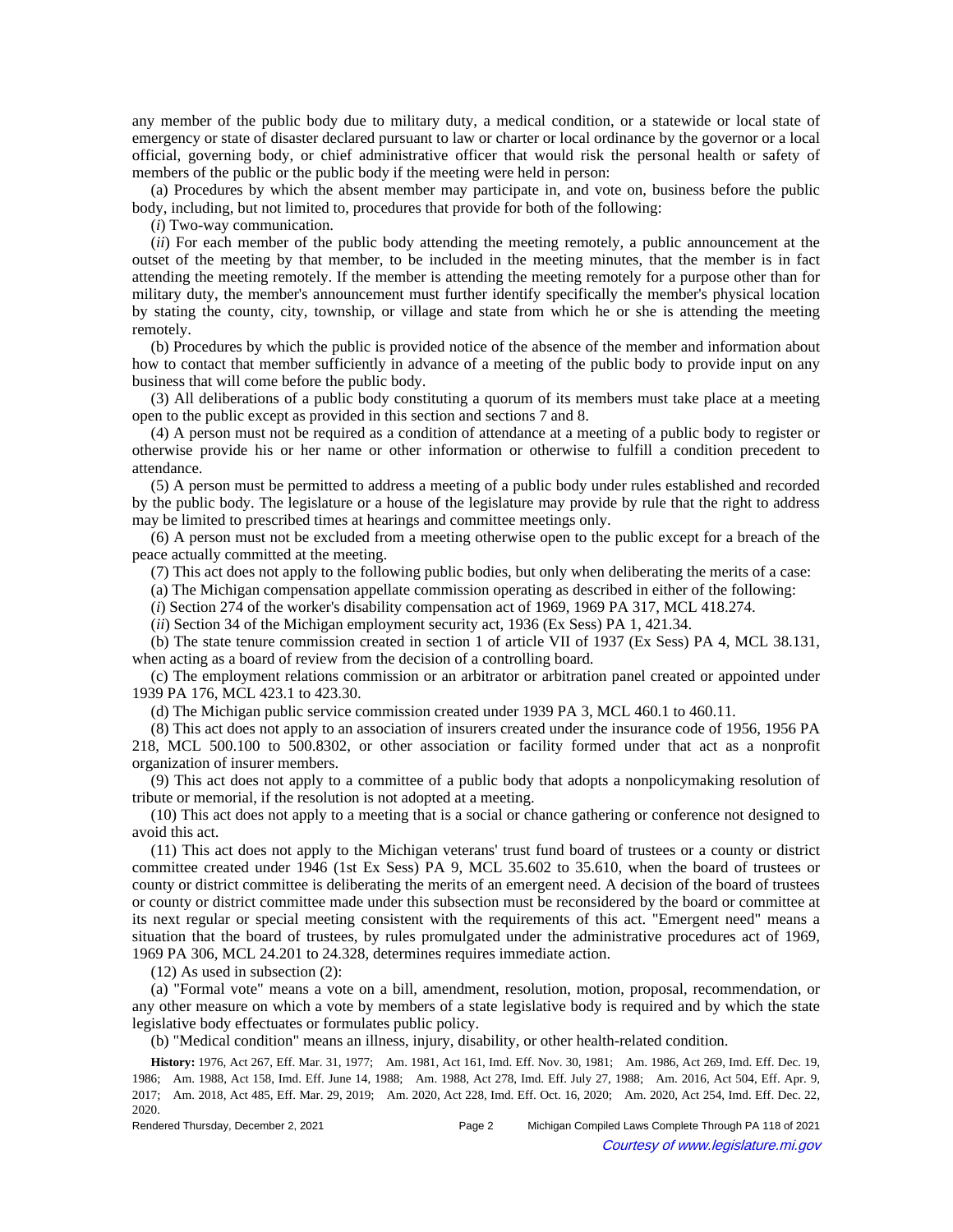**Administrative rules:** R 35.621 of the Michigan Administrative Code.

**15.263a Electronic public meetings; telephonic or video conferencing; "agricultural commodity group" defined; permissibility under certain circumstances; 2-way communication required; advance notice of electronic meetings; availability of agenda; registration requirement prohibited; remote participation limited to military duty or medical condition.**

Sec. 3a. (1) A meeting of a public body held, in whole or in part, electronically by telephonic or video conferencing in compliance with this section and, except as otherwise required in this section, all of the provisions of this act applicable to a nonelectronic meeting, is permitted by this act in the following circumstances:

(a) Before March 31, 2021 and retroactive to March 18, 2020, any circumstances, including, but not limited to, any of the circumstances requiring accommodation of absent members described in section 3(2).

(b) Subject to subdivision (d), on and after March 31, 2021 through December 31, 2021, only those circumstances requiring accommodation of members absent for the reasons described in section 3(2). For the purpose of permitting an electronic meeting due to a local state of emergency or state of disaster, this subdivision applies only as follows:

(*i*) To permit the electronic attendance of a member of the public body who resides in the affected area.

(*ii*) To permit the electronic meeting of a public body that usually holds its meetings in the affected area.

(c) Subject to subdivision (d), after December 31, 2021, only in the circumstances requiring accommodation of members absent due to military duty as described in section 3(2).

(d) On and after March 31, 2021, for a public body that is an agricultural commodity group, any circumstances, including, but not limited to, any of the circumstances requiring accommodation of absent members described in section 3(2). As used in this subdivision, "agricultural commodity group" means any of the following:

(*i*) A committee as that term is defined in section 2 of the agricultural commodities marketing act, 1965 PA 232, MCL 290.652.

(*ii*) The state beef industry commission created in section 3 of the beef industry commission act, 1972 PA 291, MCL 287.603.

(*iii*) The potato industry commission created in section 2 of 1970 PA 29, MCL 290.422.

(*iv*) The Michigan bean commission created in section 3 of 1965 PA 114, MCL 290.553.

(2) A meeting of a public body held electronically under this section must be conducted in a manner that permits 2-way communication so that members of the public body can hear and be heard by other members of the public body, and so that public participants can hear members of the public body and can be heard by members of the public body and other participants during a public comment period. A public body may use technology to facilitate typed public comments during the meeting submitted by members of the public participating in the meeting that may be read to or shared with members of the public body and other participants to satisfy the requirement under this subsection that members of the public be heard by others during the electronic meeting and the requirement under section 3(5) that members of the public be permitted to address the electronic meeting.

(3) Except as otherwise provided in subsection (8), a physical place is not required for an electronic meeting held under this section, and members of a public body and members of the public participating electronically in a meeting held under this section that occurs in a physical place are to be considered present and in attendance at the meeting for all purposes.

(4) If a public body directly or indirectly maintains an official internet presence that includes monthly or more frequent updates of public meeting agendas or minutes, the public body shall, in addition to any other notices that may be required under this act, post advance notice of a meeting held electronically under this section on a portion of the public body's website that is fully accessible to the public. The public notice on the website must be included on either the homepage or on a separate webpage dedicated to public notices for nonregularly scheduled or electronic public meetings that is accessible through a prominent and conspicuous link on the website's homepage that clearly describes its purpose for public notification of nonregularly scheduled or electronic public meetings. Subject to the requirements of this section, any scheduled meeting of a public body may be held as an electronic meeting under this section if a notice consistent with this section is posted at least 18 hours before the meeting begins. Notice of a meeting of a public body held electronically must clearly explain all of the following:

(a) Why the public body is meeting electronically.

(b) How members of the public may participate in the meeting electronically. If a telephone number, internet address, or both are needed to participate, that information must be provided specifically.

Rendered Thursday, December 2, 2021 **Page 3** Michigan Compiled Laws Complete Through PA 118 of 2021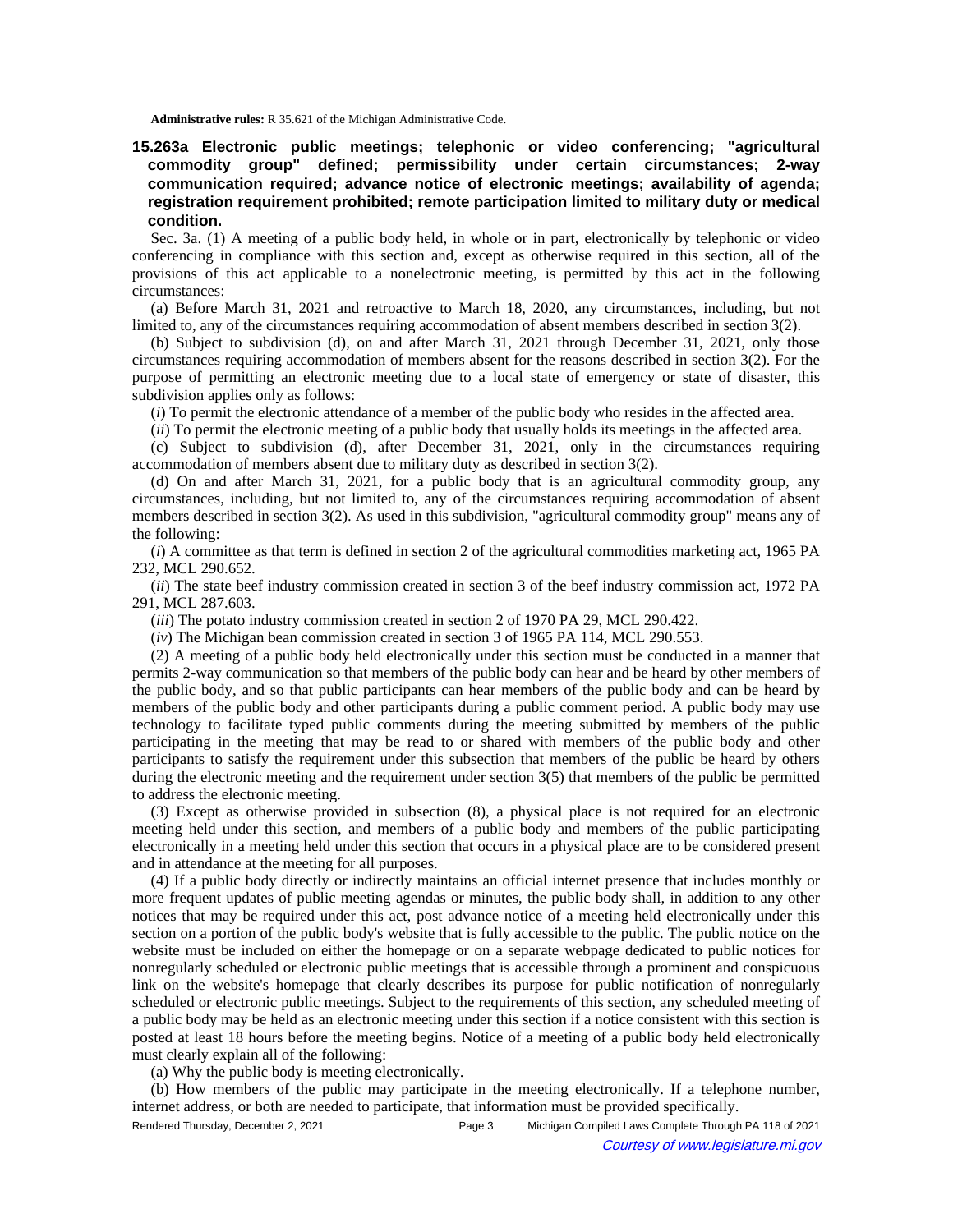(c) How members of the public may contact members of the public body to provide input or ask questions on any business that will come before the public body at the meeting.

(d) How persons with disabilities may participate in the meeting.

(5) Beginning on the effective date of the amendatory act that added this section, if an agenda exists for an electronic meeting held under this section by a public body that directly or indirectly maintains an official internet presence that includes monthly or more frequent updates of public meeting agendas or minutes, the public body shall, on a portion of the website that is fully accessible to the public, make the agenda available to the public at least 2 hours before the electronic meeting begins. This publication of the agenda does not prohibit subsequent amendment of the agenda at the meeting.

(6) A public body shall not, as a condition of participating in an electronic meeting of the public body held under this section, require a person to register or otherwise provide his or her name or other information or otherwise to fulfill a condition precedent to attendance, other than mechanisms established and required by the public body necessary to permit the person to participate in a public comment period of the meeting.

(7) Members of the general public otherwise participating in a meeting of a public body held electronically under this section are to be excluded from participation in a closed session of the public body held electronically during that meeting if the closed session is convened and held in compliance with the requirements of this act applicable to a closed session.

(8) At a meeting held under this section that accommodates members absent due to military duty or a medical condition, only those members absent due to military duty or a medical condition may participate remotely. Any member who is not on military duty or does not have a medical condition must be physically present at the meeting to participate.

History: Add. 2020, Act 228, Imd. Eff. Oct. 16, 2020;—Am. 2020, Act 254, Imd. Eff. Dec. 22, 2020;—Am. 2021, Act 54, Imd. Eff. July 13, 2021.

#### **15.264 Public notice of meetings generally; contents; places of posting.**

Sec. 4. The following provisions shall apply with respect to public notice of meetings:

(a) A public notice shall always contain the name of the public body to which the notice applies, its telephone number if one exists, and its address.

(b) A public notice for a public body shall always be posted at its principal office and any other locations considered appropriate by the public body. Cable television may also be utilized for purposes of posting public notice.

(c) If a public body is a part of a state department, part of the legislative or judicial branch of state government, part of an institution of higher education, or part of a political subdivision or school district, a public notice shall also be posted in the respective principal office of the state department, the institution of higher education, clerk of the house of representatives, secretary of the state senate, clerk of the supreme court, or political subdivision or school district.

(d) If a public body does not have a principal office, the required public notice for a local public body shall be posted in the office of the county clerk in which the public body serves and the required public notice for a state public body shall be posted in the office of the secretary of state.

History: 1976, Act 267, Eff. Mar. 31, 1977;-- Am. 1984, Act 87, Imd. Eff. Apr. 19, 1984.

#### **15.265 Public notice of regular meetings, change in schedule of regular meetings, rescheduled regular meetings, or special meetings; posting; statement of date, time, and place; website; recess or adjournment; emergency sessions; emergency public meeting; meeting in residential dwelling; limitation; notice; duration requirement.**

Sec. 5. (1) A meeting of a public body shall not be held unless public notice is given as provided in this section by a person designated by the public body.

(2) For regular meetings of a public body, there shall be posted within 10 days after the first meeting of the public body in each calendar or fiscal year a public notice stating the dates, times, and places of its regular meetings.

(3) If there is a change in the schedule of regular meetings of a public body, there shall be posted within 3 days after the meeting at which the change is made, a public notice stating the new dates, times, and places of its regular meetings.

(4) Except as provided in this subsection or in subsection (6), for a rescheduled regular or a special meeting of a public body, a public notice stating the date, time, and place of the meeting shall be posted at least 18 hours before the meeting in a prominent and conspicuous place at both the public body's principal office and, if the public body directly or indirectly maintains an official internet presence that includes monthly or more frequent updates of public meeting agendas or minutes, on a portion of the website that is Rendered Thursday, December 2, 2021 **Page 4** Michigan Compiled Laws Complete Through PA 118 of 2021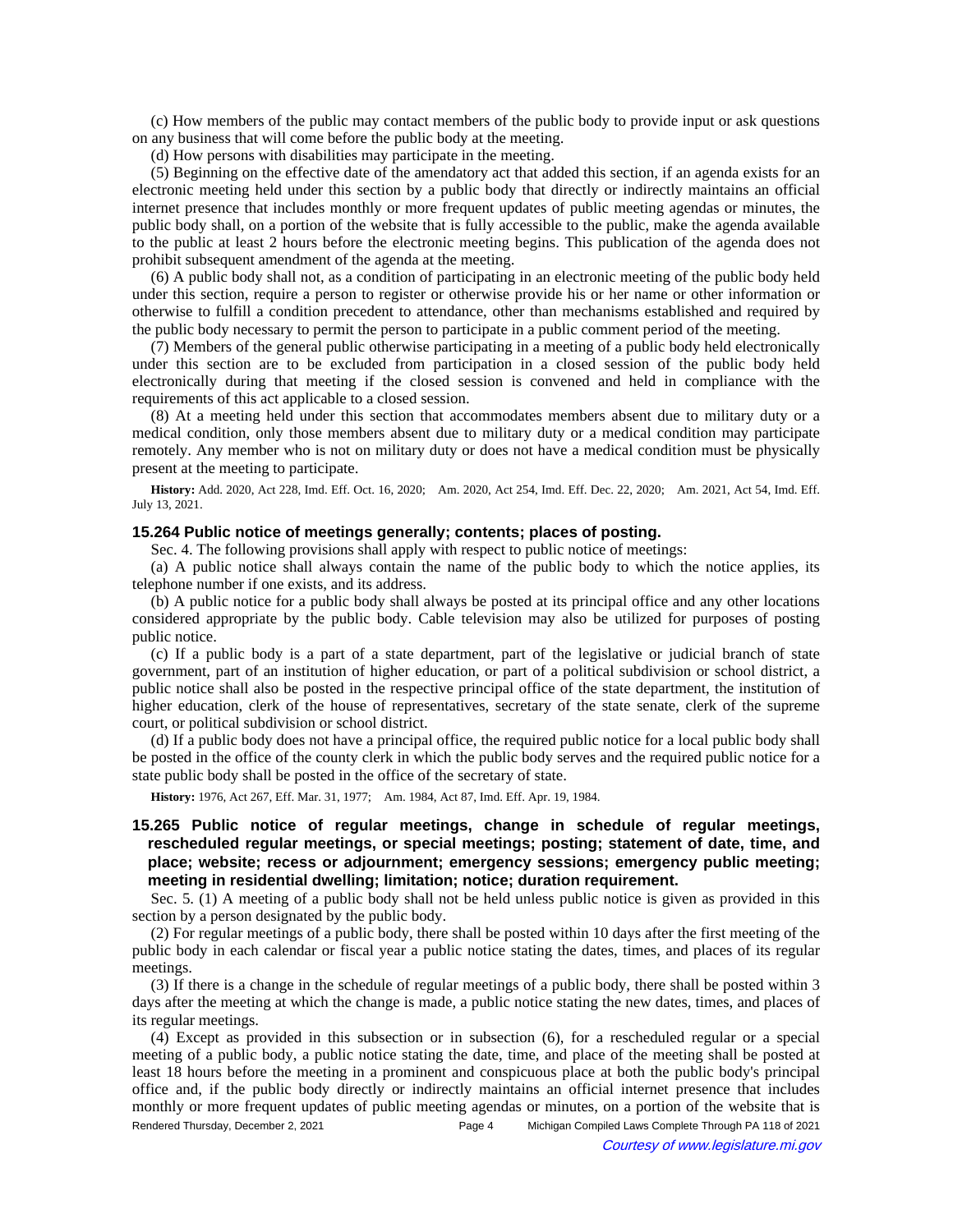fully accessible to the public. The public notice on the website shall be included on either the homepage or on a separate webpage dedicated to public notices for nonregularly scheduled public meetings and accessible via a prominent and conspicuous link on the website's homepage that clearly describes its purpose for public notification of those nonregularly scheduled public meetings. The requirement of 18-hour notice does not apply to special meetings of subcommittees of a public body or conference committees of the state legislature. A conference committee shall give a 6-hour notice. A second conference committee shall give a 1-hour notice. Notice of a conference committee meeting shall include written notice to each member of the conference committee and the majority and minority leader of each house indicating time and place of the meeting.

(5) A meeting of a public body that is recessed for more than 36 hours shall be reconvened only after public notice that is equivalent to that required under subsection (4) has been posted. If either house of the state legislature is adjourned or recessed for less than 18 hours, the notice provisions of subsection (4) are not applicable. Nothing in this section bars a public body from meeting in emergency session in the event of a severe and imminent threat to the health, safety, or welfare of the public when 2/3 of the members serving on the body decide that delay would be detrimental to efforts to lessen or respond to the threat. However, if a public body holds an emergency public meeting that does not comply with the 18-hour posted notice requirement, it shall make paper copies of the public notice for the emergency meeting available to the public at that meeting. The notice shall include an explanation of the reasons that the public body cannot comply with the 18-hour posted notice requirement. The explanation shall be specific to the circumstances that necessitated the emergency public meeting, and the use of generalized explanations such as "an imminent threat to the health of the public" or "a danger to public welfare and safety" does not meet the explanation requirements of this subsection. If the public body directly or indirectly maintains an official internet presence that includes monthly or more frequent updates of public meeting agendas or minutes, it shall post the public notice of the emergency meeting and its explanation on its website in the manner described for an internet posting in subsection (4). Within 48 hours after the emergency public meeting, the public body shall send official correspondence to the board of county commissioners of the county in which the public body is principally located, informing the commission that an emergency public meeting with less than 18 hours' public notice has taken place. The correspondence shall also include the public notice of the meeting with explanation and shall be sent by either the United States postal service or electronic mail. Compliance with the notice requirements for emergency meetings in this subsection does not create, and shall not be construed to create, a legal basis or defense for failure to comply with other provisions of this act and does not relieve the public body from the duty to comply with any provision of this act.

(6) A meeting of a public body may only take place in a residential dwelling if a nonresidential building within the boundary of the local governmental unit or school system is not available without cost to the public body. For a meeting of a public body that is held in a residential dwelling, notice of the meeting shall be published as a display advertisement in a newspaper of general circulation in the city or township in which the meeting is to be held. The notice shall be published not less than 2 days before the day on which the meeting is held, and shall state the date, time, and place of the meeting. The notice shall be at the bottom of the display advertisement, set off in a conspicuous manner, and include the following language: "This meeting is open to all members of the public under Michigan's open meetings act".

(7) A durational requirement for posting a public notice of a meeting under this act is the time that the notice is required to be accessible to the public.

History: 1976, Act 267, Eff. Mar. 31, 1977;--Am. 1978, Act 256, Imd. Eff. June 21, 1978;--Am. 1982, Act 134, Imd. Eff. Apr. 22, 1982; Am. 1984, Act 167, Imd. Eff. June 29, 1984; Am. 2012, Act 528, Imd. Eff. Dec. 28, 2012.

#### **15.266 Providing copies of public notice on written request; fee.**

Sec. 6. (1) Upon the written request of an individual, organization, firm, or corporation, and upon the requesting party's payment of a yearly fee of not more than the reasonable estimated cost for printing and postage of such notices, a public body shall send to the requesting party by first class mail a copy of any notice required to be posted pursuant to section 5(2) to (5).

(2) Upon written request, a public body, at the same time a public notice of a meeting is posted pursuant to section 5, shall provide a copy of the public notice of that meeting to any newspaper published in the state and to any radio and television station located in the state, free of charge.

**History:** 1976, Act 267, Eff. Mar. 31, 1977.

#### **15.267 Closed sessions; roll call vote; separate set of minutes.**

Sec. 7. (1) A 2/3 roll call vote of members elected or appointed and serving is required to call a closed session, except for the closed sessions permitted under section  $8(a)$ ,  $(b)$ ,  $(c)$ ,  $(g)$ ,  $(i)$ , and  $(i)$ . The roll call vote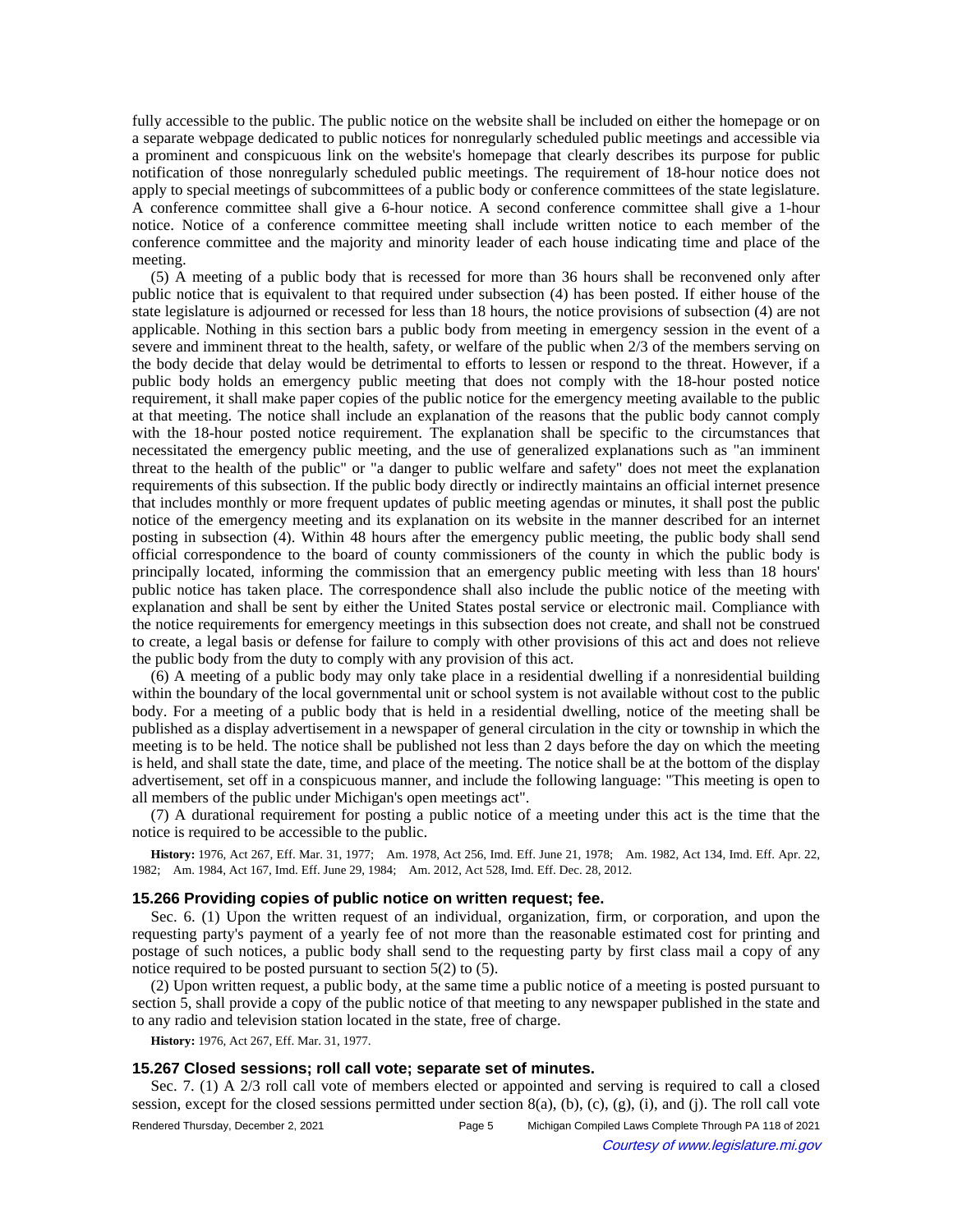and the purpose or purposes for calling the closed session shall be entered into the minutes of the meeting at which the vote is taken.

(2) A separate set of minutes shall be taken by the clerk or the designated secretary of the public body at the closed session. These minutes shall be retained by the clerk of the public body, are not available to the public, and shall only be disclosed if required by a civil action filed under section 10, 11, or 13. These minutes may be destroyed 1 year and 1 day after approval of the minutes of the regular meeting at which the closed session was approved.

History: 1976, Act 267, Eff. Mar. 31, 1977;—Am. 1993, Act 81, Eff. Apr. 1, 1994;—Am. 1996, Act 464, Imd. Eff. Dec. 26, 1996.

#### **15.268 Closed sessions; permissible purposes.**

Sec. 8. A public body may meet in a closed session only for the following purposes:

(a) To consider the dismissal, suspension, or disciplining of, or to hear complaints or charges brought against, or to consider a periodic personnel evaluation of, a public officer, employee, staff member, or individual agent, if the named individual requests a closed hearing. An individual requesting a closed hearing may rescind the request at any time, in which case the matter at issue must be considered after the rescission only in open sessions.

(b) To consider the dismissal, suspension, or disciplining of a student if the public body is part of the school district, intermediate school district, or institution of higher education that the student is attending, and if the student or the student's parent or guardian requests a closed hearing.

(c) For strategy and negotiation sessions connected with the negotiation of a collective bargaining agreement if either negotiating party requests a closed hearing.

(d) To consider the purchase or lease of real property up to the time an option to purchase or lease that real property is obtained.

(e) To consult with its attorney regarding trial or settlement strategy in connection with specific pending litigation, but only if an open meeting would have a detrimental financial effect on the litigating or settlement position of the public body.

(f) To review and consider the contents of an application for employment or appointment to a public office if the candidate requests that the application remain confidential. However, except as otherwise provided in this subdivision, all interviews by a public body for employment or appointment to a public office must be held in an open meeting pursuant to this act. This subdivision does not apply to a public office described in subdivision (j).

(g) Partisan caucuses of members of the state legislature.

(h) To consider material exempt from discussion or disclosure by state or federal statute.

(i) For a compliance conference conducted under section 16231 of the public health code, 1978 PA 368, MCL 333.16231, before a complaint is issued.

(j) In the process of searching for and selecting a president of an institution of higher education established under section 4, 5, or 6 of article VIII of the state constitution of 1963, to review the specific contents of an application, to conduct an interview with a candidate, or to discuss the specific qualifications of a candidate if the particular process of searching for and selecting a president of an institution of higher education meets all of the following requirements:

(*i*) The search committee in the process, appointed by the governing board, consists of at least 1 student of the institution, 1 faculty member of the institution, 1 administrator of the institution, 1 alumnus of the institution, and 1 representative of the general public. The search committee also may include 1 or more members of the governing board of the institution, but the number does not constitute a quorum of the governing board. However, the search committee must not be constituted in such a way that any 1 of the groups described in this subparagraph constitutes a majority of the search committee.

(*ii*) After the search committee recommends the 5 final candidates, the governing board does not take a vote on a final selection for the president until at least 30 days after the 5 final candidates have been publicly identified by the search committee.

(*iii*) The deliberations and vote of the governing board of the institution on selecting the president take place in an open session of the governing board.

(k) For a school board to consider security planning to address existing threats or prevent potential threats to the safety of the students and staff. As used in this subdivision, "school board" means any of the following:

(*i*) That term as defined in section 3 of the revised school code, 1976 PA 451, MCL 380.3.

(*ii*) An intermediate school board as that term is defined in section 4 of the revised school code, 1976 PA 451, MCL 380.4.

(*iii*) A board of directors of a public school academy as described in section 502 of the revised school code, 1976 PA 451, MCL 380.502.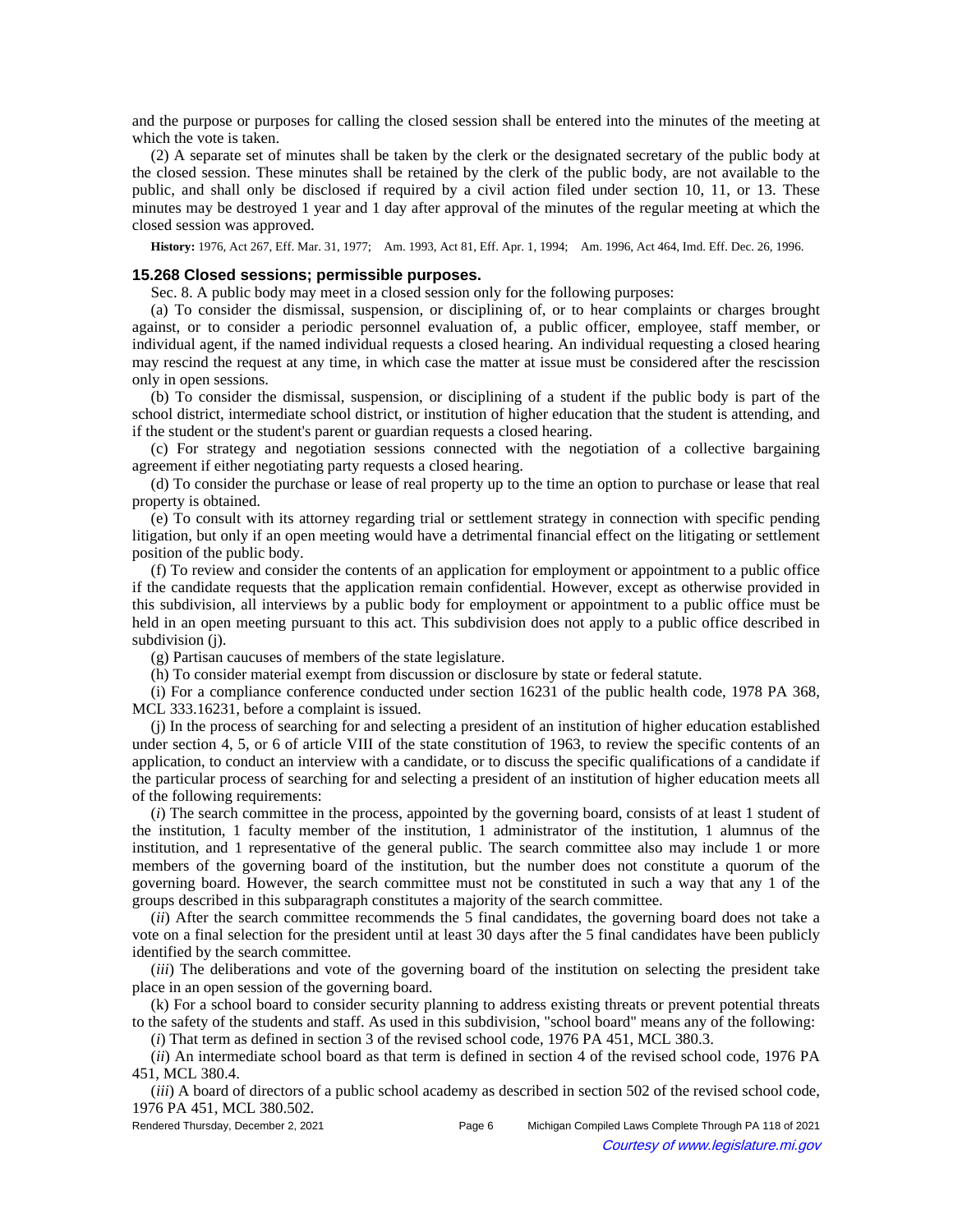(*iv*) The local governing board of a public community or junior college as described in section 7 of article VIII of the state constitution of 1963.

(*l*) For a county veteran services committee to interview a veteran or a veteran's spouse or dependent regarding that individual's application for benefits or financial assistance and discuss that individual's application for benefits or financial assistance, if the applicant requests a closed hearing. This subdivision does not apply to a county veteran services committee voting on whether to grant or deny an individual's application for benefits or financial assistance. As used in this subdivision, "county veteran services committee" means a committee created by a county board of commissioners under section 1 of 1953 PA 192, MCL 35.621, or a soldiers' relief commission created under section 2 of 1899 PA 214, MCL 35.22.

History: 1976, Act 267, Eff. Mar. 31, 1977;--Am. 1984, Act 202, Imd. Eff. July 3, 1984;--Am. 1993, Act 81, Eff. Apr. 1, 1994;--Am. 1996, Act 464, Imd. Eff. Dec. 26, 1996;—Am. 2018, Act 467, Eff. Mar. 27, 2019;—Am. 2021, Act 31, Imd. Eff. June 24, 2021.

#### **15.269 Minutes.**

Sec. 9. (1) Each public body shall keep minutes of each meeting showing the date, time, place, members present, members absent, any decisions made at a meeting open to the public, and the purpose or purposes for which a closed session is held. The minutes shall include all roll call votes taken at the meeting. The public body shall make any corrections in the minutes at the next meeting after the meeting to which the minutes refer. The public body shall make corrected minutes available at or before the next subsequent meeting after correction. The corrected minutes shall show both the original entry and the correction.

(2) Minutes are public records open to public inspection, and a public body shall make the minutes available at the address designated on posted public notices pursuant to section 4. The public body shall make copies of the minutes available to the public at the reasonable estimated cost for printing and copying.

(3) A public body shall make proposed minutes available for public inspection within 8 business days after the meeting to which the minutes refer. The public body shall make approved minutes available for public inspection within 5 business days after the meeting at which the minutes are approved by the public body.

(4) A public body shall not include in or with its minutes any personally identifiable information that, if released, would prevent the public body from complying with section 444 of subpart 4 of part C of the general education provisions act, 20 USC 1232g, commonly referred to as the family educational rights and privacy act of 1974.

History: 1976, Act 267, Eff. Mar. 31, 1977;--Am. 1982, Act 130, Imd. Eff. Apr. 20, 1982;--Am. 2004, Act 305, Imd. Eff. Aug. 11, 2004.

#### **15.270 Decisions of public body; presumption; civil action to invalidate; jurisdiction; venue; reenactment of disputed decision.**

Sec. 10. (1) Decisions of a public body shall be presumed to have been adopted in compliance with the requirements of this act. The attorney general, the prosecuting attorney of the county in which the public body serves, or any person may commence a civil action in the circuit court to challenge the validity of a decision of a public body made in violation of this act.

(2) A decision made by a public body may be invalidated if the public body has not complied with the requirements of section  $3(1)$ ,  $(2)$ , and  $(3)$  in making the decision or if failure to give notice in accordance with section 5 has interfered with substantial compliance with section  $3(1)$ ,  $(2)$ , and  $(3)$  and the court finds that the noncompliance or failure has impaired the rights of the public under this act.

(3) The circuit court shall not have jurisdiction to invalidate a decision of a public body for a violation of this act unless an action is commenced pursuant to this section within the following specified period of time:

(a) Within 60 days after the approved minutes are made available to the public by the public body except as otherwise provided in subdivision (b).

(b) If the decision involves the approval of contracts, the receipt or acceptance of bids, the making of assessments, the procedures pertaining to the issuance of bonds or other evidences of indebtedness, or the submission of a borrowing proposal to the electors, within 30 days after the approved minutes are made available to the public pursuant to that decision.

(4) Venue for an action under this section shall be any county in which a local public body serves or, if the decision of a state public body is at issue, in Ingham county.

(5) In any case where an action has been initiated to invalidate a decision of a public body on the ground that it was not taken in conformity with the requirements of this act, the public body may, without being deemed to make any admission contrary to its interest, reenact the disputed decision in conformity with this act. A decision reenacted in this manner shall be effective from the date of reenactment and shall not be declared invalid by reason of a deficiency in the procedure used for its initial enactment.

**History:** 1976, Act 267, Eff. Mar. 31, 1977.

| Rendered Thursday, December 2, 2021 | Page 7 | Michigan Compiled Laws Complete Through PA 118 of 2021 |
|-------------------------------------|--------|--------------------------------------------------------|
| $\odot$                             |        | Courtesy of www.legislature.mi.gov                     |